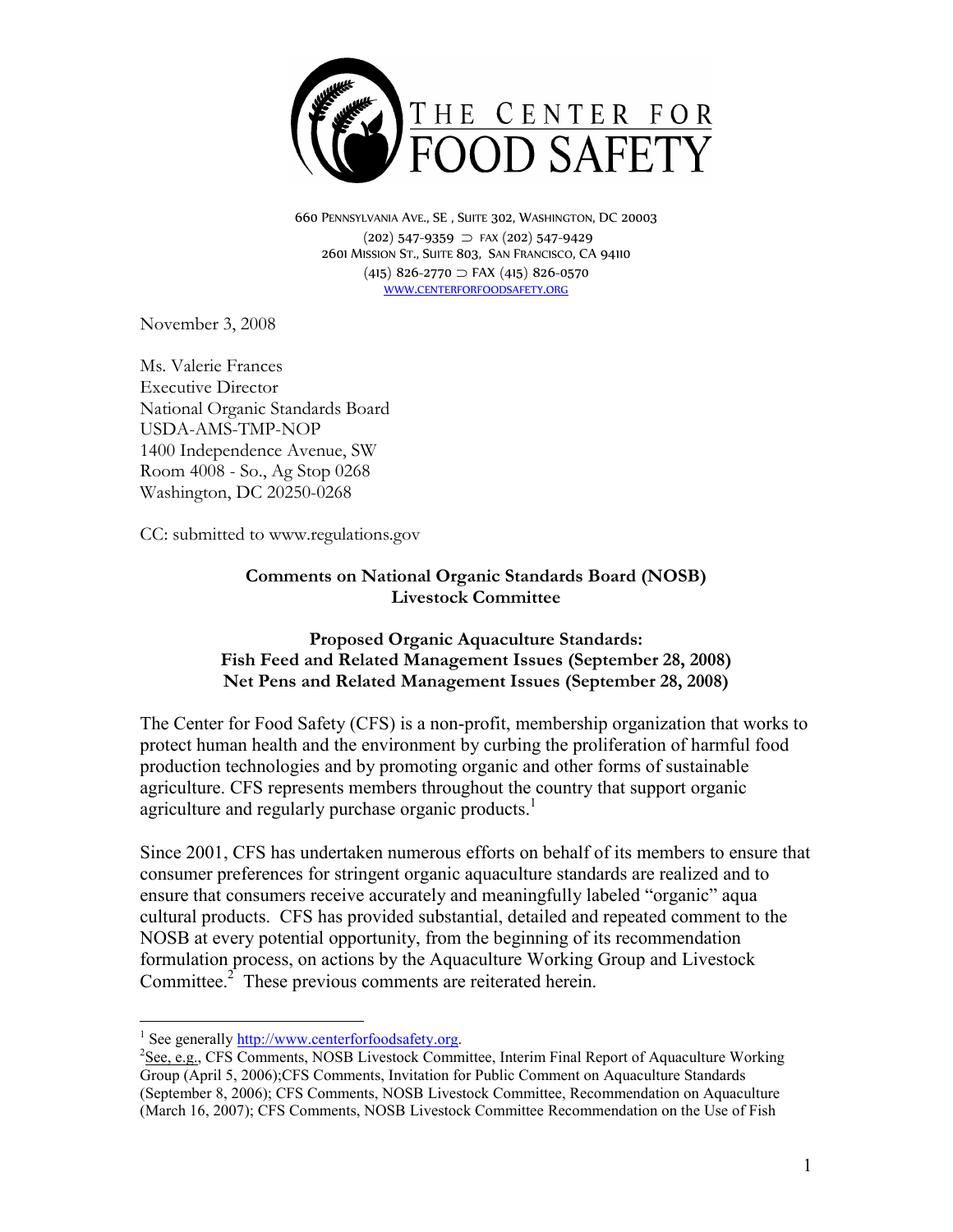#### *Overview of Comments*

 $\overline{a}$ 

The development of National Organic Standards for aquaculture could potentially help alleviate and reverse the environmental and human health impacts associated with current industrial aquaculture production methods. Applying the true holistic approach of organic system management to aquaculture could yield significant reductions in the documented negative environmental and health impacts of industrial aquaculture. A rigorous organic standard could minimize the environmental impacts associated with facility siting, ensure that feed requirements are sustainable, provide for integrative approaches that protect and enhance biodiversity, and improve the quality and safety of food products through the prohibition of dangerous inputs such as antibiotics and pesticides. In order to realize these benefits, however, the resulting organic aquaculture standards must be stringent and reflect a primary commitment to developing low impact and sustainable production methods. The economic benefits to organic producers should be viewed as secondary and will only be realized and sustained if consumers know that their price premium-based purchases truly yield the environmental and human health benefits touted by the organic industry. Crucially, not every form or method of fish farming is meant to be or can be made to be organic. NOSB cannot start from an assumption that all aquaculture can be made to fit organic principles, just as you cannot fit a square peg in a round hole.

The majority of consumers want to purchase organic seafood because it represents ecological soundness.<sup>3</sup> Product safety values are inextricably linked to ecologically sound production processes and that linkage is a principle reason for Congressional passage of the Organic Foods Production Act (OFPA).<sup>4</sup> Indeed, concerns over contaminants and ecological soundness are integral to both the end product and the underlying processes. Consumer concern and valuation of these two issues reflects that consumers expect organic seafood to be managed and raised in systems that are as ecologically sound as possible, and include ways to limit contact with environmental contaminants.

Unfortunately, the latest round of the development of potential future USDA Organic Aquaculture standards -- NOSB Livestock Committee Proposed Organic Aquaculture Standards for Net Pens and Fish Feed -- does not comply with the high organic standard. CFS has serious issues with both proposals, as they will fatally undercut any future organic aquaculture standard and are inconsistent with organic principles. We urge the full Board to reject them.

First, with regards to "Net Pens and Related Management Issues," it is CFS's position that the National Organic Standards Board should not allow fish produced by open ocean

Mean and Fish Oil in Organic Aquaculture (April 4, 2008); CFS Comments, NOSB, Comments on Development of Organic Feed Standards for Organic Aquaculture (September 4, 2008). <sup>3</sup> Identification and

Evaluation of Viable Market Opportunities for Organically-Grown Aquatic Products The report is available at http://www.ams.usda.gov/tmd/FSMIP/FY2004/NJ0428.pdf

<sup>&</sup>lt;sup>4</sup> See e.g. 136 Cong. Rec. S1107-03 (Feb 8, 1990)(Sen. Leahy speaking about the Organic Foods Production Act and food contaminants and stating "Organic farming can be part of the solution by promoting ecological farming and improving food safety.").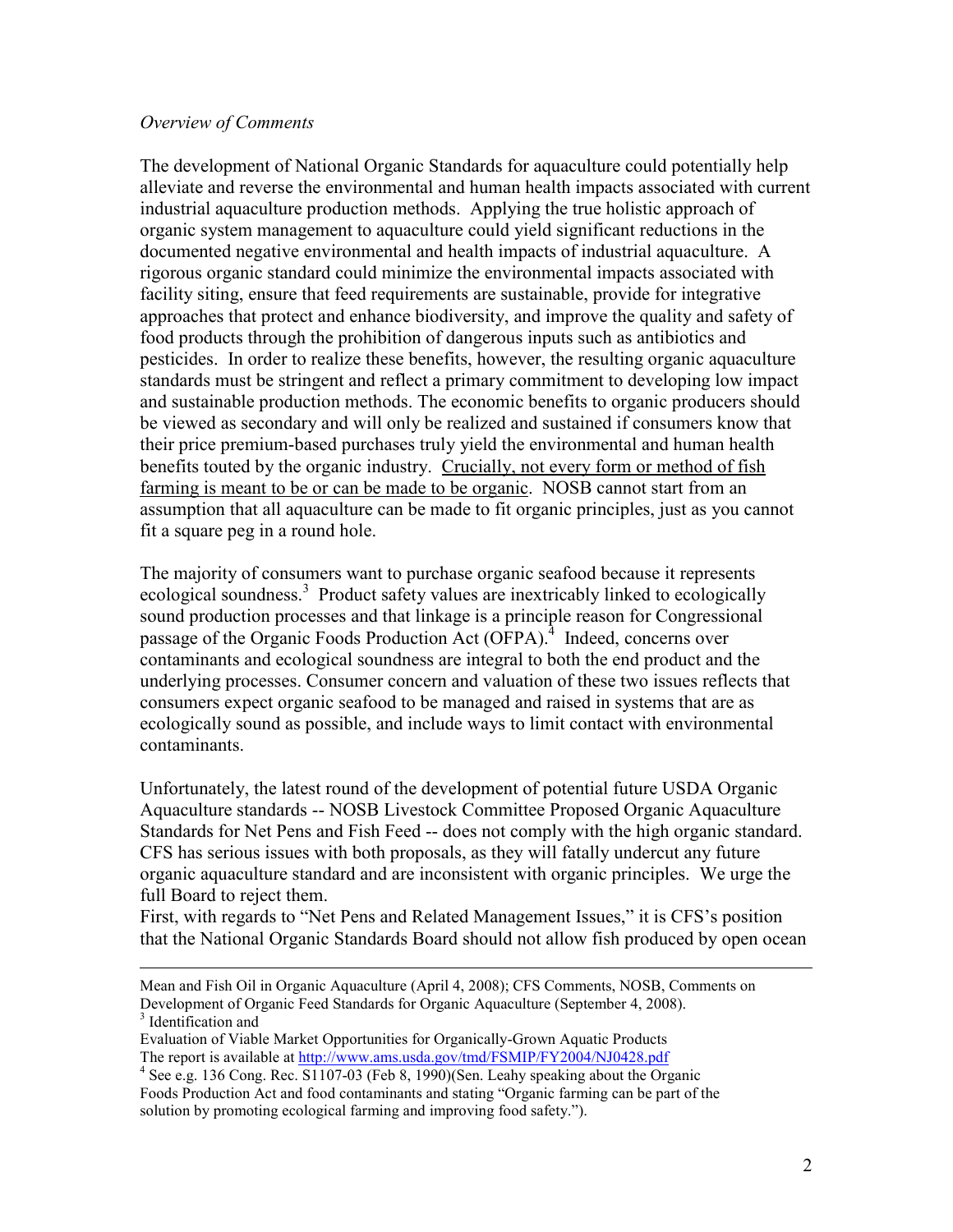net pens to be certified organic. The fish farming of large carnivorous and migratory fish in open-water net pens runs contrary to the letter and spirit of organic food production, which is to produce safe, high-quality foods in an environmentally sustainable fashion. It also unnaturally and unlawfully confines many of these species, in contravention of their fundamental behavior: that of migratory, anadromous fish. Only fish produced in closed systems where all inputs are organic and all outputs can be controlled and contained should be certified organic. Producing fish this way may be a driving force in the fish farming market, but that is not enough reason to mislead consumers by applying to it an organic label.

Second, with regards to "Fish Feed and Related Management Issues," CFS believes that the Board should not allow wild caught fish to be used to obtain "organic fish meal" or "organic fish oil." The use of non-organic fish meal in organic aquaculture is contrary to law: use of wild fish as organic feed is contrary to the OFPA, its implementing regulations and prior NOSB recommendations, the Committee's recent legal machinations in the proposed rule notwithstanding. Feed of up to 25% is not a "supplement," in any common sense meaning of that word. Fishmeal, under the proposed definition of "livestock" is feed, not a "feed supplement" or "feed additive." The use of wild-caught fish as organic feed is also contrary to the public's demands and beliefs about organic: The public expects organic production methods to limit the environmental contaminants found in organic fish, not place huge loopholes that allow them under a different name. Use of fish meal from wild fisheries will elevate the level of environmental contaminants in the end seafood product. The use of wild caught fish also contradicts the public's expectations of ecologically sound production methods: the public expects organic fish to be produced in an ecologically sound manner and use of fish meal produced from wild fisheries is not an ecologically sound practice. The Proposed Standard's limitation of "sustainable" wild forage fisheries is not a practically enforceable limitation and will allow for further desecration of our oceans.

CFS believes that aquaculture systems that do not deploy fish meal and fish oil and can meet the recommended standards should be the first products into the "organic" market. There are substantial gains being made in displacing fish meal and fish oil in the diets of some marine species. The desire to enter the organic market can serve to further stimulate this urgently needed research.

- *I. CFS Comments on OSB Livestock Committee Proposed Organic Aquaculture Standards: Net Pens and Related Management Issues*
- A. CFS Strongly Opposes the Revised Proposed § 205.255(k): That Open Water Net pens and Enclosures Be Permitted Under the Standard

CFS strongly opposes the provisions allowing for the use of open water net pens. The Committee's proposed regulations shows a 180-degree reversal on open water net pens, going from their proper exclusion from the organic standard to now including them outright. Proposed Standard at 7; compare with §205.255(j) (NOSB Feb 20, 2007). This stark reversal is severely disappointing, particularly in light of all the comments provided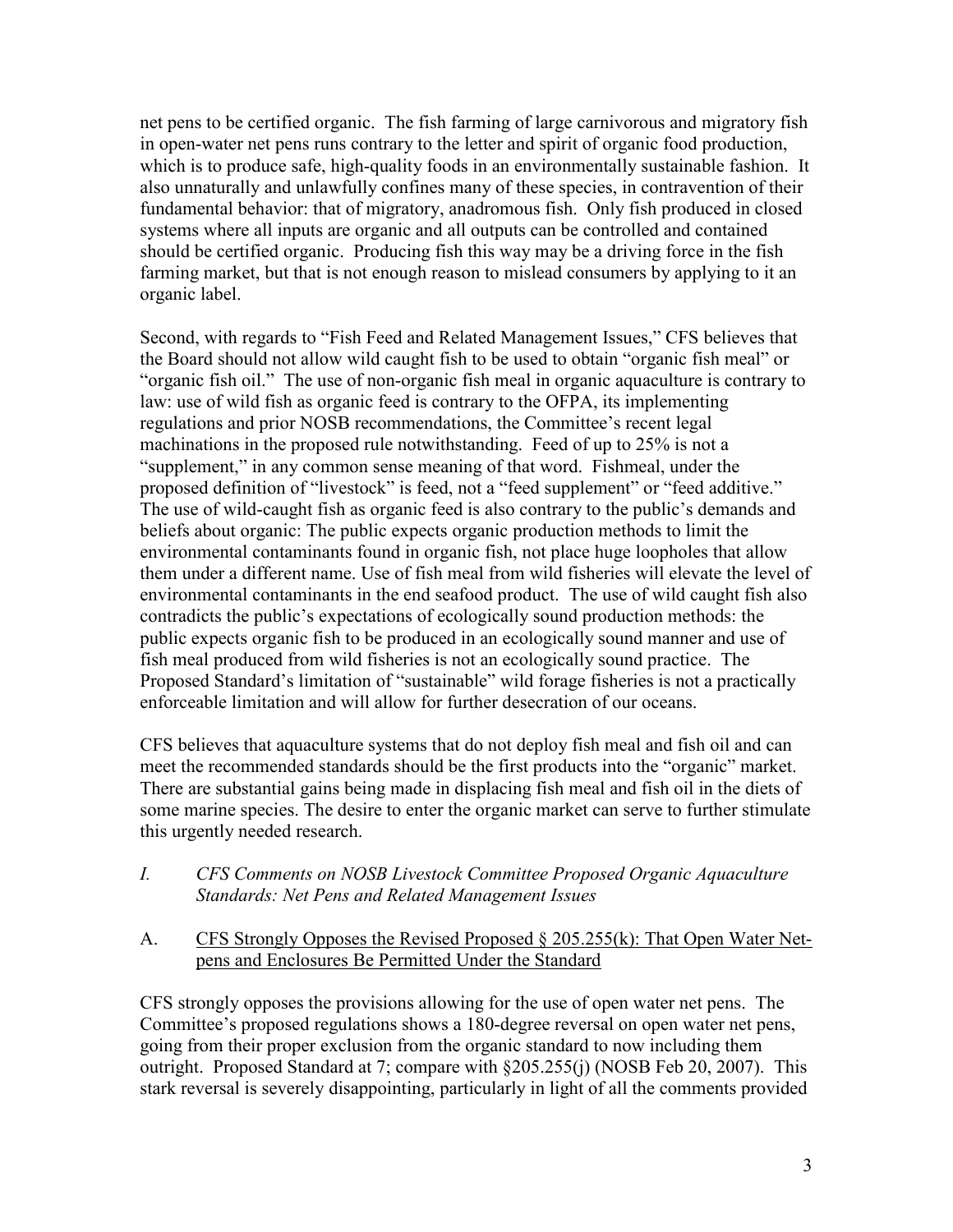to the committee explaining the foreseeable environmental and health risks of open water net pens and why they do not belong as organic products. Crucially, escapes from such aquaculture are seriously damaging our ocean's biodiversity and allowing such activity to be labeled "organic" is contrary to the USDA standard.

Only closed aquaculture facilities should be considered for producing fish and plants to be labeled organic and open water net pens should not be allowed. The numerous problems with the use of net pens are widely known and include:

### 1. NEGATIVE IMPACTS FROM UNAVOIDABLE ESCAPES

It is impossible to fully contain open water net pen aquaculture. Regardless of containment management plans, open water net pens are highly susceptible to breakage and breach and it must be assumed their use means escape of non-native fish. When fish escape from large aquaculture systems, they pose risks to populations of wild, native fish. These risks include the transmission of disease and parasites to wild populations, excessive competition for limited resources, and loss of biodiversity among fish species.<sup>5</sup> The number of salmon escapees is immense, with up to a million fish escaping in a single occurrence.<sup>6</sup>

As demonstrated by the current use of ocean pens for aquaculture, the accidental release of fish is considerable. Indeed, on average,  $15%$  of farmed fish escape.<sup>7</sup> In 1990, approximately four million fish escaped from a fish farm in Norway.<sup>8</sup> Recently, over 170,000 farm raised salmon escaped from a net pen after a storm in Maine.<sup>9</sup> The Fish and Wildlife Service reports that "25-40% of the fish in the North Atlantic Ocean is of aquaculture origin."<sup>10</sup> Weather, human error, and marine mammal and bird attacks all contribute to the release of fish from ocean pens. In the Northwest, approximately 600,000 farm raised Atlantic salmon have escaped. These invasive fish are surviving and successfully reproducing among the many species of endangered Pacific salmon. On the East Coast, the number of farm raised Atlantic salmon that escaped from net pens last year is 1,000 times the number of documented wild Atlantic salmon. Recognizing that fish repeatedly escape from net pens, the Council on Environmental Quality has been stated that it "must be assumed that escapes will occur" from net pens.<sup>11</sup>

<sup>6</sup> 2005: nearly half a million salmon escaped from a Norwegian salmon farm. 2004: one million farmed salmon in Chile escaped on one occasion in 2004.

<sup>7</sup> Eric Hallerman & Anne Kapuscinski, Ecological Implications of Using Transgenic Fishes in Aquaculture, 194 ICES Mar. Sci. Symp. 56, 59 (1992)

<sup>9</sup> Catastrophic Salmon Escape Prompts Calls for Moratorium on the Aquaculture Industry, available at http://www.clf.org/hot/20010223.htm.

 5 Pure Salmon Campaign. "Environmental Damage from Escaped Salmon". http://www.puresalmon.org/pdfs/escapes.pdf

<sup>2002: 600,000</sup> salmon in the Faeroe Islands cleared pens during a storm. Pure Salmon Campaign

<sup>&</sup>quot;Environmental Damage from Escaped Salmon". http://www.puresalmon.org/pdfs/escapes.pdf

<sup>8</sup> Walter Gibbs, Fish-Farm Escapees Threaten Wild Salmon, N.Y. Times, Oct. 1, 1996 at C4

<sup>&</sup>lt;sup>10</sup> Fish and Wildlife Service, Biological Report on the Status of Atlantic Salmon: Threats to Wild Salmon, available at http://news.fws.gov/salmon/asalmon75.html.

<sup>&</sup>lt;sup>11</sup> Case Study No. 1., Growth-Enhanced Salmon, in CEQ and OSTP Assessment: Case Studies of Environmental Regulations for Biotechnology, at 23 (Jan. 2001).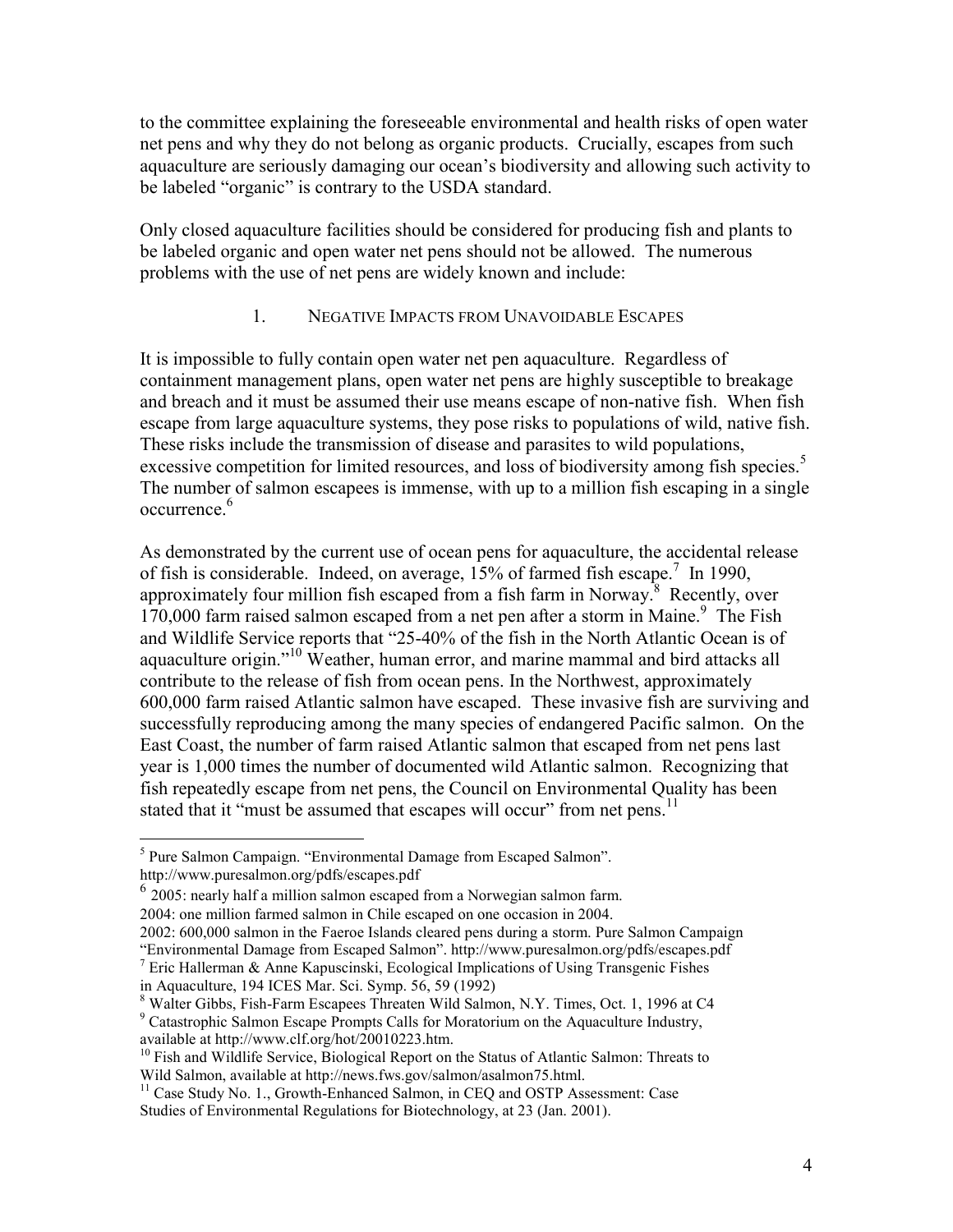The large numbers of farmed fish invading our oceans is having a significant and profound impact on the biodiversity among wild fish species. Most farmed fish are not native to the area and are bred to be larger with smaller fins and more aggressive. When farmed fish mate with native fish, they affect the genetic integrity of the wild species by reducing the level of fitness. In addition, farmed fish compete with native species for habitat and food and spread diseases to the wild fish species. As a result of farmed fish frequently escaping from net pens, fish populations are suffering. During the recent listing of Atlantic salmon as an endangered species, the National Marine Fisheries Service/Fish and Wildlife Service identified the Atlantic salmon aquaculture facilities as one of the reasons for the decline of the wild species. Permitting organic aquaculture to come from open water net pens places the USDA's imprimatur on these operations, giving the public the false and misleading view that such facilities are not environmentally harmful.

Fish escapes occur in so-called "organic" systems as well. In fact, organic salmon farmers in Scotland are responsible for 70% of all reported escapes of Atlantic salmon thus far in 2008. According to figures published by the Scottish Government, in 2008 the total number of Atlantic salmon escapees (up to September 21st) is  $44,657$ <sup>12</sup> The Scottish company responsible for the greatest number of escapees, 30,000 over two incidences, was Balta Island Seafare in Shetland.<sup>13</sup> This company is marketed as "organic" and is certified as such by the Soil Association.<sup>14</sup>

Once cultured fish, "organically managed" or otherwise, escape from ocean pens, endangered species and species approaching "endangered species" status will likely be severely impacted. The rapidly decreasing fish population levels are evident in a recent study showing that there are 82 species of fresh water fish in North American waters that are near extinction.<sup>15</sup> Moreover, the number on the endangered species list has reached 114 and includes populations of the chinook, chum, coho, and sockeye salmon.<sup>16</sup> Even the number of Atlantic salmon have dramatically decreased, leading the Department of Interior and Department of Commerce to list this species as endangered under the  $ESA<sup>17</sup>$ . These agencies stated that one of the reasons for the decline of this species is due to aquaculture because farmed fish can spread diseases to wild Atlantic salmon. When farmed fish escape they can affect the genetic integrity and compete with Atlantic salmon for habitat and food.<sup>18</sup>

<sup>-</sup><sup>12</sup> The Scottish Government, Fisheries Department: Farmed Fish Escapes 2008. http://www.scotland.gov.uk/Topics/Fisheries/Fish-Shellfish/18692/2008

<sup>&</sup>lt;sup>13</sup> The Scottish Government, Fisheries Department: Farmed Fish Escapes 2008. http://www.scotland.gov.uk/Topics/Fisheries/Fish-Shellfish/18692/2008 <sup>14</sup> http://www.organic.shetland.co.uk/

<sup>&</sup>lt;sup>15</sup> J.A. Musick, et al, Marine, Estuarine, and Diadromous Fish Stocks at Risk of Extinction in North America, 25 Fisheries 6, 19 (Nov. 2000).

<sup>&</sup>lt;sup>16</sup> U.S. Fish and Wildlife Service, U.S. Listed Vertebrate Animal Species Report by

Taxonomic Group as of 11/1/2000, available at http://endangered.fws.gov/wildlife.html  $17$  65 Fed. Reg. 69459 (2000).

<sup>&</sup>lt;sup>18</sup> See DOI and DOC, Guide to the Listing of a Distinct Population Segment of Atlantic Salmon as Endangered (Nov. 2000).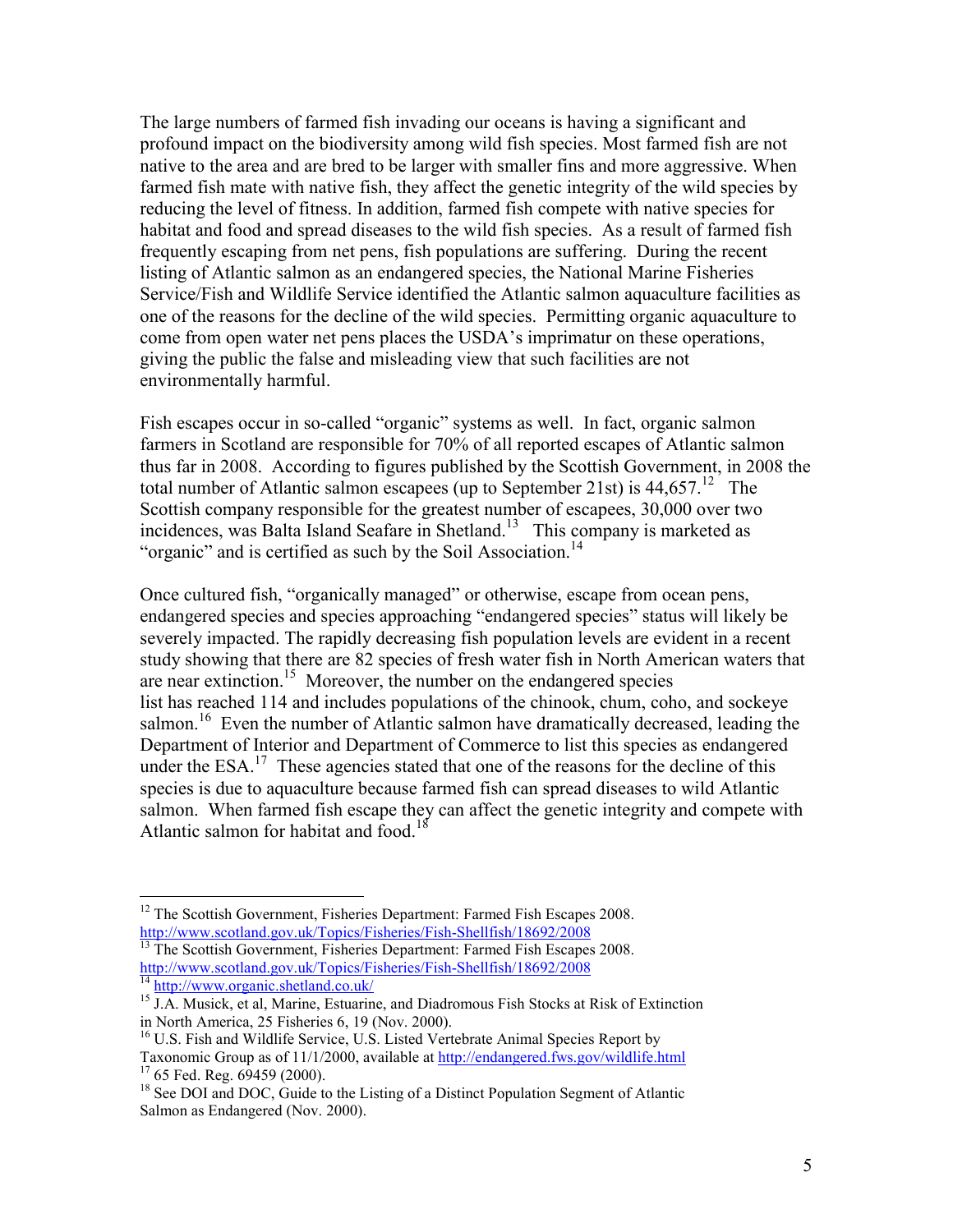Given the fragile state of fish populations and aquatic ecosystems, allowing organic fish in ocean pens will contribute to the further devastation of wild fish populations. Already, introduced non-native fish from aquaculture facilities are believed to have contributed to the decline of eight fish species listed under the Endangered Species Act.<sup>19</sup> The proposed regulations allowing open water net pens that will exacerbate such a situation. It will also mislead the public about those significant environmental impacts.

Finally, allowing such activities is inconsistent with the goals of organic production and with the protection of biodiversity asserted in proposed §205.250(5). In the Final Rule, the definition of organic production was expressly amended to mandate that producers

must *conserve biodiversity* on his or her operation. The use of 'conserve' establishes that the producer must initiate practices to support biodiversity and avoid, to the extent practicable, any activities that would diminish it. Compliance with this requirement to conserve biodiversity requires that a producer incorporate practices in his or her organic system plan that are *beneficial to biodiversity* on his or her operation.<sup>20</sup>

The definition itself provides that "organic production" is:

A production system that is managed in accordance with the Act and regulations in this part to respond to site-specific conditions by integrating cultural, biological and mechanical practices that foster cycling of resources, promote ecological balance and conserve biodiversity.<sup>21</sup>

Accordingly, the proposed rules allowing open water net pens is contrary to this statutory duty to both "conserve" biodiversity and act in a beneficial manner with regard to biodiversity.

## 2. NEGATIVE IMPACTS FROM POLLUTANTS AND TOXINS IN OPEN WATER NET PEN RAISED FISH

Organic foods, whether from plants or animals, are produced under conditions that can be controlled. This cannot be said for fish grown in the open ocean, where they are exposed to and ingest or absorb many types of industrial and agricultural toxins. Further, there is no way of knowing what pollutants these caged fish are exposed to, or for how long or in what combination. Wild forage fish used for feed in aquaculture are similarly exposed, an issue covered in the next section on the proposed fish feed standard.

<sup>-</sup><sup>19</sup> See Goldburg and Triplett, Murky Waters: Environmental Effects of Aquaculture in the U.S., at 51 - 52; DOI and DOC, Guide to the Listing of a Distinct Population Segment of Atlantic Salmon as Endangered (Nov. 2000).

 $20$  65 Fed Reg 80563.

 $21\,65$  Fed Reg 80640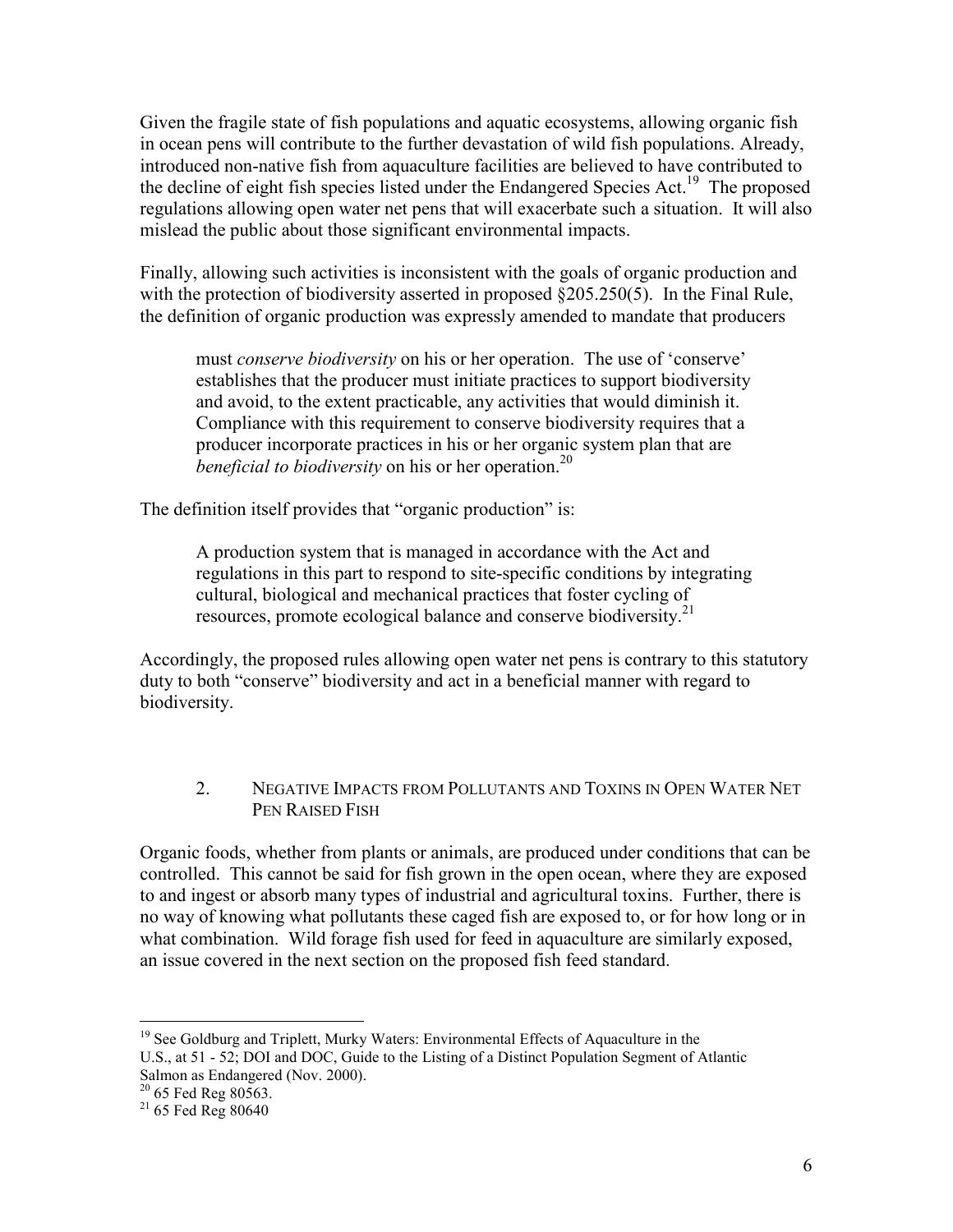The presence of toxins in farmed fish is well documented. Farmed salmon in Norway were labeled as "organic" but found to contain PCBs.<sup>22</sup> Wild rockfish living near salmon farms along the coast of British Columbia contained high levels of mercury, due to exposure to fish waste and uneaten feed draining from farms.<sup>23</sup> And farmed salmon were found to have higher levels of PCBs and dioxin than wild salmon, due to feed containing wild fish that were exposed to those pollutants in the ocean.<sup>24</sup> Adoption of the Proposed Regulation would mislead the public by equating these sources of food with other organic agriculture that are not similarly exposed to unknown combinations of harmful pollutants in this manner.

### 3. NATURAL BEHAVIOR

Organic systems should promote the natural behaviors of livestock. § 205.239(a); see also Proposed Standard: Fish Feed and Related Management Issues at 2. The Committee actually uses the "natural behavior" provision in support of why it calls for a piscivorous diet for organic fish in allowing for wild caught fish feed to be used, but expressly disclaims that its "interpretation of the importance of natural behaviors of livestock to extend to a prohibition of indoor operations or net pens." Id. This contrarian application is an arbitrary and capricious interpretation of the standard, as the Committee decides to abide by it only when doing so suits its purpose (i.e., for feeds but not for net pens).

Net pen aquaculture is flatly contrary to the natural behavior of many fish that are proposed for organic certification. Anadromous fish like salmon are named as such because of their natural migratory behavior. These fish hatch in freshwater, swim downstream to saltwater where they spend much of their adult life, and then swim upstream to spawn.<sup>25,26</sup> This is a reproductive strategy in temperate and polar latitudes because oceans in these regions are more productive than their freshwater counterparts.<sup>27</sup> Anadromous fish rely on their oceanic migration to supply them with sufficient food for a selective advantage to spawn successfully.<sup>28</sup> Expectedly, studies have shown farmed fish experience decreased reproductive success when compared to wild fish.<sup>29</sup> Additional studies have even found a decrease in the fitness of wild salmon as a result of escaped

-

<sup>22</sup> Shaw, *PCBs, PCDD/Fs, and Organochlorine Pesticides in farmed Atlantic Salmon from Maine, Eastern*  Canada, and Norway, and Wild Salmon from Alaska, Environmental Science and Technology 40:5347-5354 (2006).

<sup>23</sup> Debruyn, *Ecosystemic effects of salmon farming increase mercury contamination in wild fish*, Environmental Science and Technology, 40:3489-3493 (2006).

<sup>24</sup> Hites, *Global Assessment of Organic Contaminants in Farmed Salmon*, Science, 303(5655):226:229, (2004).

 $^{25}$  U.S. Fish and Wildlife Service. "Salmon of the West"

http://www.fws.gov/salmonofthewest/salmon.htm

 $^{26}$  Oregon Department of Fish and Wildlife. http://www.dfw.state.or.us/swwd/migratory\_alt.html

<sup>&</sup>lt;sup>27</sup> Gross, M.R. et al. "Aquatic Productivity and the Evolution of Diadromous Fish Migration". Science. 239.4845 (Mar. 1988): 1291-1293.

<sup>&</sup>lt;sup>28</sup> McDowall, R. M.. "Anadromy and homing: two life-history traits with adaptive synergies in salmonid fishes?" Fish and Fisheries. 2001, vol 2: 78-85.

 $29$  Fleming, A. et al. "An experimental study of the reproductive behaviour and success of farmed and wild Atlantic salmon (*Salmo salar)*". Journal of Applied Ecology. 1996. vol. 33: 893-905.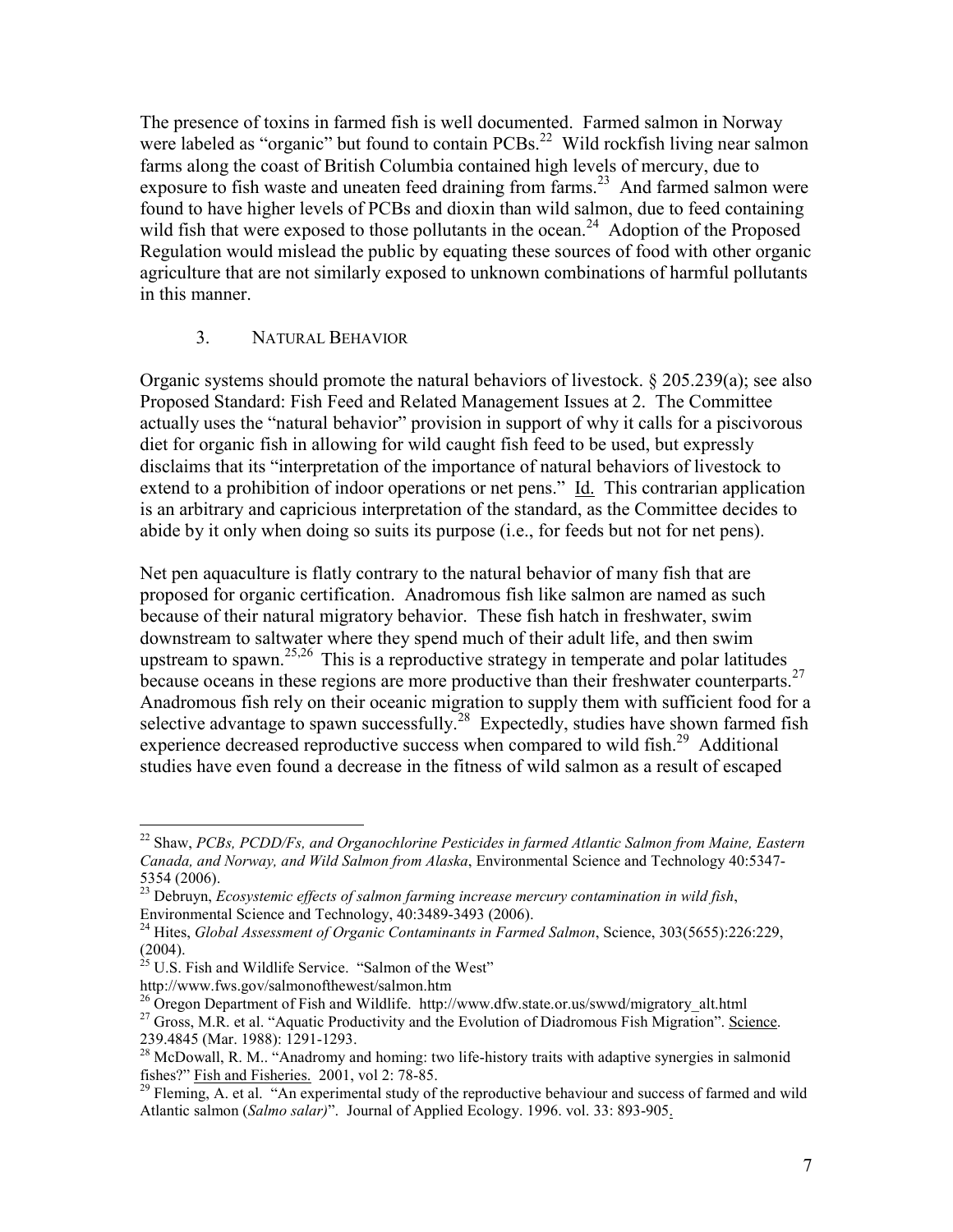farm salmon.<sup>30</sup> Furthermore, farmed Atlantic salmon have been observed to exhibit spinal deformities.<sup>31</sup> It should be clear that contained units or a net pen system do not allow the "natural behavior" of anadromous fish and are, in addition, detrimental to their health and reproductive success. The proposed regulations do not support that the environment for these fish will be supportive of their "health and natural behavior." § 205.254.

## B. The Proposed Regulation's  $\S 205.255(k) (1)-(6)$  Limitations Do Not Alleviate These Significant Failings

If an activity or practice is environmentally unsound, unsustainable and damaging, providing minimal constraints on that activity is like putting lipstick on a pig. Net pen aquaculture is damaging to fisheries and the environment *per se* and putting de minimis restrictions on the practice does not change that it is fundamentally unsound ecologically. Damaging escapes cannot be contained from net pens. Putting an organic label on this activity does not change this core fact; it just misleads the public and contravenes the standard.

For example, the proposed regulation requires that the net pens be "situated in such a manner as to avoid migratory routes of native species" and not to "disturb reproductive patterns of local wild fish populations." Proposed Reg. at 7;  $\S 205.255(k)(1)$ . Yet this requirement ignores the fact that impacts on biodiversity can and will happen wherever these facilities are established. The proposed limitation would likely be proven quite ineffective and unenforceable. Anadromous fish, like salmon, are those that hatch in freshwater, swim to saltwater to mature, and return to freshwater to spawn. The freshwater migration routes of salmon have been extensively studied. For example, salmon are known to travel great distances during migration, some more than 3,000 miles.<sup>32</sup> Sockeye salmon may travel between  $100 - 650$  miles to spawn,<sup>33</sup> and chinook and chum salmon may travel over  $2,000$  miles to spawn,<sup>34</sup> with chinook salmon covering up to 30 miles in a single day.<sup>35</sup> While much is known about the migratory routes of salmon, according to the Alaska Department of Fish and Game, "little is known about the navigation mechanisms or cues they use on the high seas."<sup>36</sup> Furthermore, "little is

<u>.</u>

<sup>34</sup> Alaska Department of Fish and Wildlife. Wildlife Notebook Series: Chinook, Chum http://www.adfg.state.ak.us/pubs/notebook/fish/chinook.php,

<sup>&</sup>lt;sup>30</sup> McGinnity, P. et al. "Fitness reduction and potential extinction of wild populations of Atlantic salmon, *Salmo salar*, as a result of interactions with escaped farm salmon." Proceedings: Biological Sciences*,* Vol. 270, No. 1532 (Dec. 7, 2003), pp. 2443-2450. Published by: The Royal Society.

<sup>&</sup>lt;sup>31</sup> Silverstone, A., Hammell, L. "Spinal deformities in farmed Atlantic salmon". Canadian Veterinary Journal. 2002; 43: 782-784.

<sup>&</sup>lt;sup>32</sup> U.S. Fish and Wildlife Service. "Salmon of the West"

http://www.fws.gov/salmonofthewest/salmon.htm

<sup>&</sup>lt;sup>33</sup> Crossin, G.T., et al. "Energetics and morphology of sockeye salmon: effects of upriver migratory distance and elevation." Journal of Fish Biology 65.4 (Sept. 2004): 788-810.

http://www.adfg.state.ak.us/pubs/notebook/fish/chum.php

 $35$  Keefer, M. L., et al. "Upstream migration rates of radio-tagged adult Chinook salmon in riverine habitats of the Columbia River basin." Journal of Fish Biology 65.4 (Oct. 2004): 1126-1141.

<sup>&</sup>lt;sup>36</sup> Alaska Department of Fish and Wildlife. Wildlife Notebook Series: Sockeye.

http://www.adfg.state.ak.us/pubs/notebook/fish/sockeye.php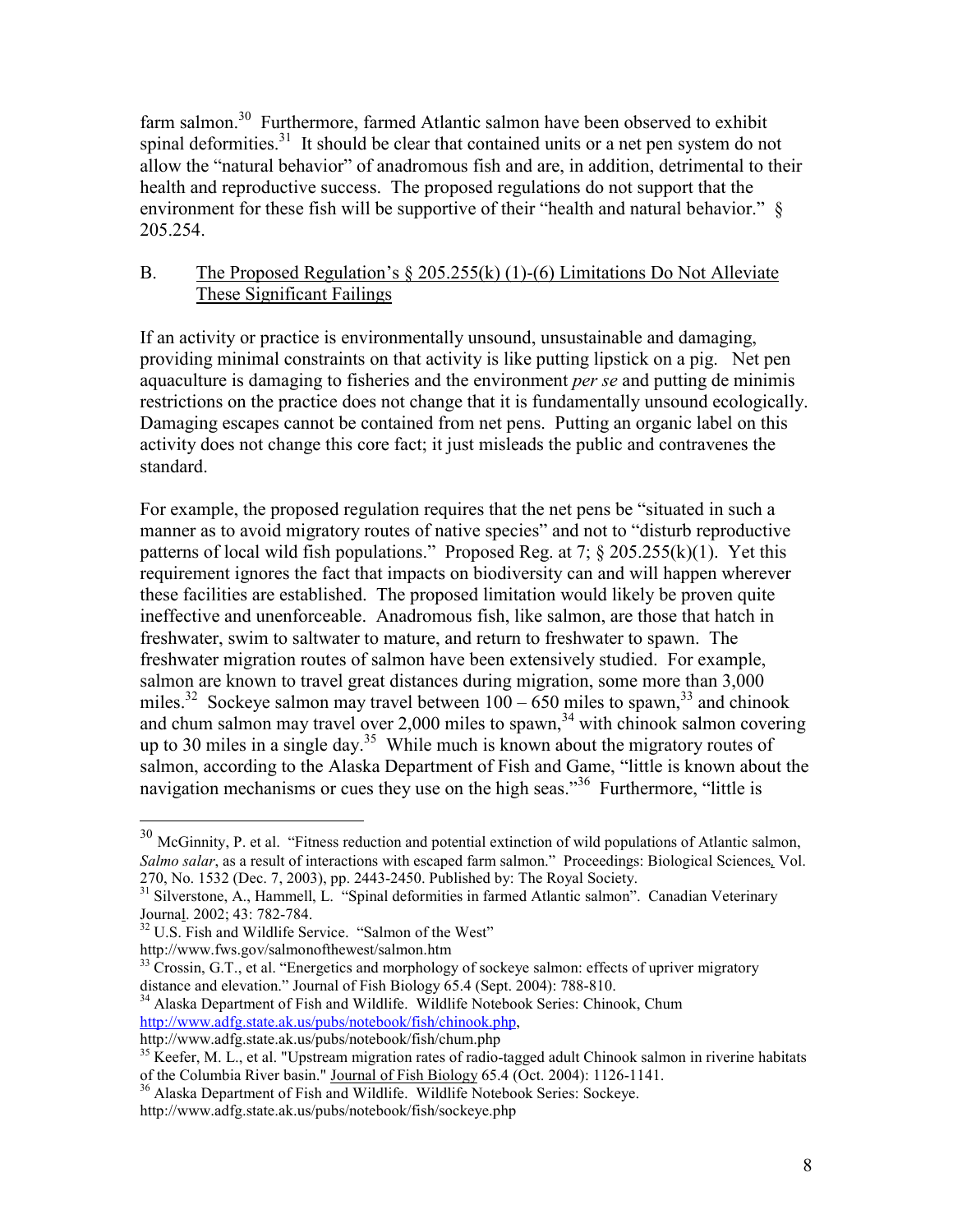known of the ocean migrations of coho salmon<sup>37</sup> specifically, or "how salmonids and other aquatic organisms orient and home in larger-scale natural systems"<sup>38</sup> in general. According to the information available regarding the expansive nature of salmon migration, an open water net pen system would interfere with the natural behavior of anadromous fish. Furthermore, a net pen system would be unable to avoid the migratory routes selected by wild fish due to the lack of existing information on the behavior and patterns of salmon during ocean and homing migration.

Third, the proposed regulation includes a laundry list of requirements for net pen producers of aquaculture,  $\S 205.255(k)(2)-(5)$ , but guts those potentially helpful requirements by making them less than mandatory. For example,  $\S 205.255(k)(2)$  notes that net pen producers must comply with § 205.253, but only to the extent "practicable." Same for § 205.254 – implement all "practicable" measures. Similarly, facility managers must only implement all "practicable" measures to minimize escapes.  $§ 205.255(k)(4).^{39}$ Buffer zones must only be "consider[ed]," not mandatory.  $\S 205.255(k)(2)(ii)$ .

The result is that open water net pen aquaculture is permitted to be certified organic with virtually no mandatory, meaningful or workable constraints on it. These requirements do not and cannot remedy the overarching failing of the Proposed Regulation in allowing these harmful activities to become certified organic.

- *II. CFS Comments on OSB Livestock Committee Proposed Organic Aquaculture Standards: Fish Feed and Related Management Issues*
- A. CFS Strongly Opposes the Revised Proposed §§ 205.252, 205.301(b)(1), and 205.612 which would allow wild-caught fish to be used as feed for "organic" fish

The Center for Food Safety does not believe that wild caught fish should be certified as organic or that wild-caught fish should be used as food for organic fish. The issue of allowing the use of wild caught fish meal and fish oil is of critical concern to consumer and environmental groups like CFS. Consumers equate the organic label as an identifier of food produced in a more environmentally benign manner. The most thorough polling data on consumer attitudes toward organic seafood have found that nearly 60% of consumers will purchase organic seafood with the understanding that the organic seafood product is better for the environment.<sup>40</sup> Underlying this expectation is a recognition that organic systems are designed to avoid ecologically damaging production methods. CFS adheres to the understanding that organic systems are designed to avoid ecologically

<sup>-</sup><sup>37</sup> Alaska Department of Fish and Wildlife. Wildlife Notebook Series: Coho. http://www.adfg.state.ak.us/pubs/notebook/fish/coho.php

<sup>&</sup>lt;sup>38</sup> Keefer, M.L. et al. "Route selection in a large river during the homing migration of Chinook salmon (*Oncorhynchus tsawytscha)*." Canadian Journal of Fisheries and Aquatic Sciences. 63.8 (Aug. 2006): 1752- 1762.

<sup>&</sup>lt;sup>39</sup> That the proposed regulation includes the requirement for reporting and monitoring escapes is a strong admission that an escape-free open water net pen system is impossible.

<sup>&</sup>lt;sup>40</sup> New Jersey Department of Agriculture, Fish & Seafood Program, "Identification and Evaluation of Viable Market Opportunities for Organically-Grown Aquatic Products." (Feb. 2006) available at http://www.state.nj.us/seafood/Organicsumm.pdf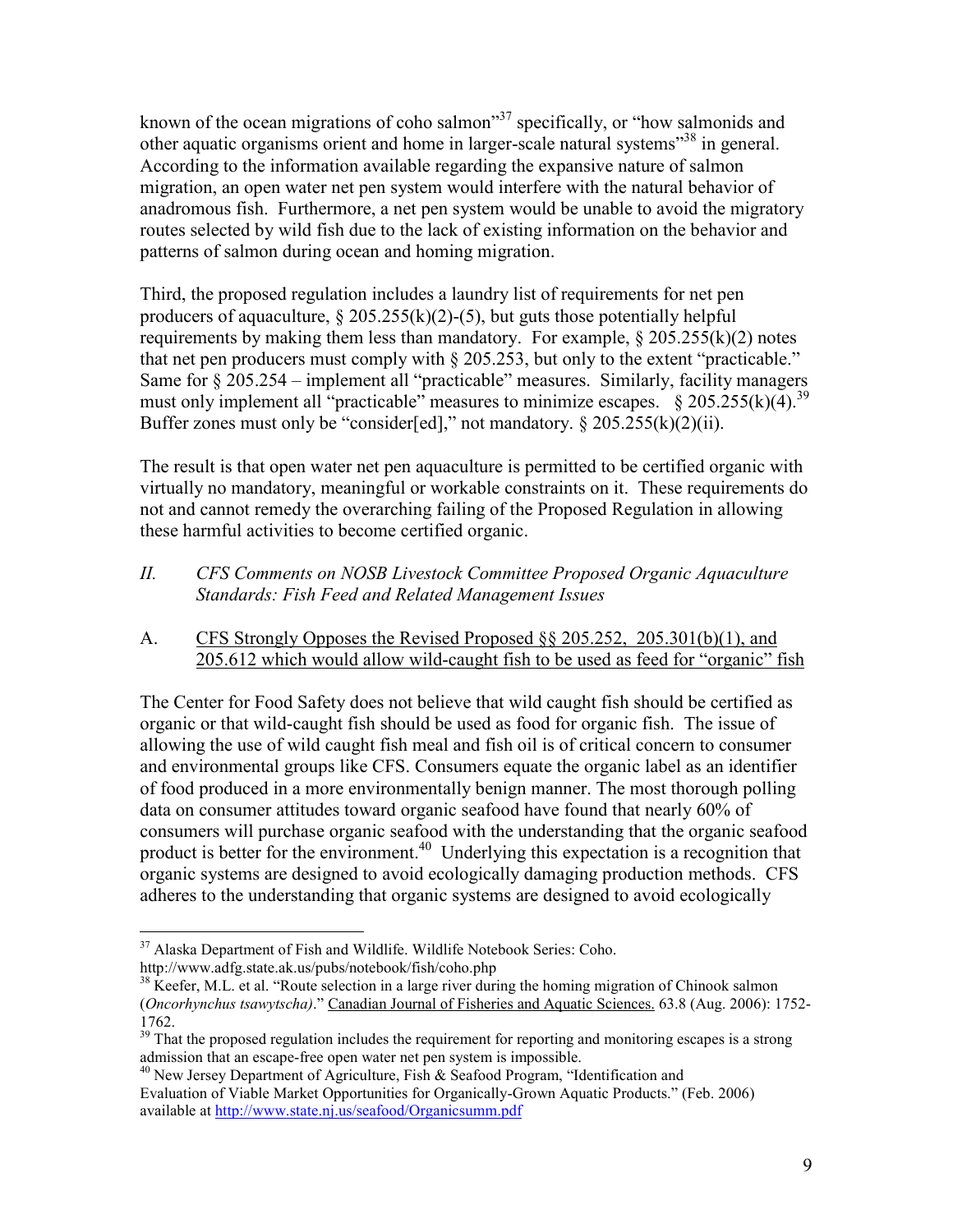damaging production methods. Efforts to allow fish meal and fish oil derived from wild caught fish directly undermine this public expectation.

Moreover, it is contrary to the intent of organic practices as established by current regulation. Under the existing regulations "organic production" is defined to be a system that integrates practices that "promote ecological diversity and conserve biodiversity." 7 C.F.R. §205.2. The USDA has stated that the intention of this definition is to require the use of the preservation biodiversity and reflects a dynamic, interactive relationship with such conservation efforts.<sup>41</sup> The use of fish meal and fish oil derived from wild fisheries as feed for organic aquaculture contradicts such intent. Proposals for adopting "sustainability" criteria for use of wild caught fish trimmings in organic aquaculture feed will cause significant and potential protracted enforcement issues. Accordingly, CFS believes that the NOSB's aquaculture recommendations should exclude the use of wild caught fish in "organic" fish meal and fish oil.

It is true that the Stevens Amendment amended that Act to allow the possibility of wild fish to eventually be labeled organic. However USDA has not implemented any regulations on how this would be done or when. The reality is that there are substantial, perhaps insurmountable, challenges to labeling wild as "organic" and that the "wild" label no longer needs or wants "organic." Attempting to implement a regulation allowing wild feed as a "supplement" in this manner would simply be an end-run around that requirement.

# B. The Use of Wild Fishmeal Is an Unsustainable Practice and Harms The Environment

NOSB needs to face the reality that some types of fish farming are simply not possible to be organic because they are unsustainable practices. Farming large, carnivorous fish that require massive amounts of wild-caught fish as feed, to the detriment of the ocean's biodiversity and the public's understanding of what is organic, fall into that non-organic category.

Fish meal and fish oil are used for carnivorous species such as salmon. The fish meal and fish oil comes from wild caught fish such as mackerel, herring, menhaden and anchovies. Scientists estimate that producing a pound of farmed-raised shrimp, stripped bass or salmon requires more than twice the amount of wild caught fish.<sup>42</sup> The use of wild caught forage fish to support any farmed fish, whether it is designated organic or not, does not conserve biodiversity and directly affects the health and sustainabilility of marine ecosystems.<sup>43</sup> As the U.S. Ocean Commission stated, "obtaining fishmeal from

 $\overline{a}$  $41$  65 Fed. Reg. 80550 (Dec. 21, 2000); See also USDA, Report and Recommendations on Organic Farming (1980)(USDA recognizing that organic agriculture seeks "to establish ecologically harmonious, resource efficient, and nutritionally sound agricultural methods.")

<sup>42</sup> See Pew Oceans Commission, America's Living Oceans: Charting A Course for Sea Change (2003) at 73-79 (discussing marine aquaculture) *available at* 

http://www.pewtrusts.org/uploadedFiles/wwwpewtrustsorg/Reports/Protecting\_ocean\_life/env pew\_oceans\_final\_report.pdf

 $43$  See Pew Oceans Commission, Marine Aquaculture in the United States (citing Naylor, et al,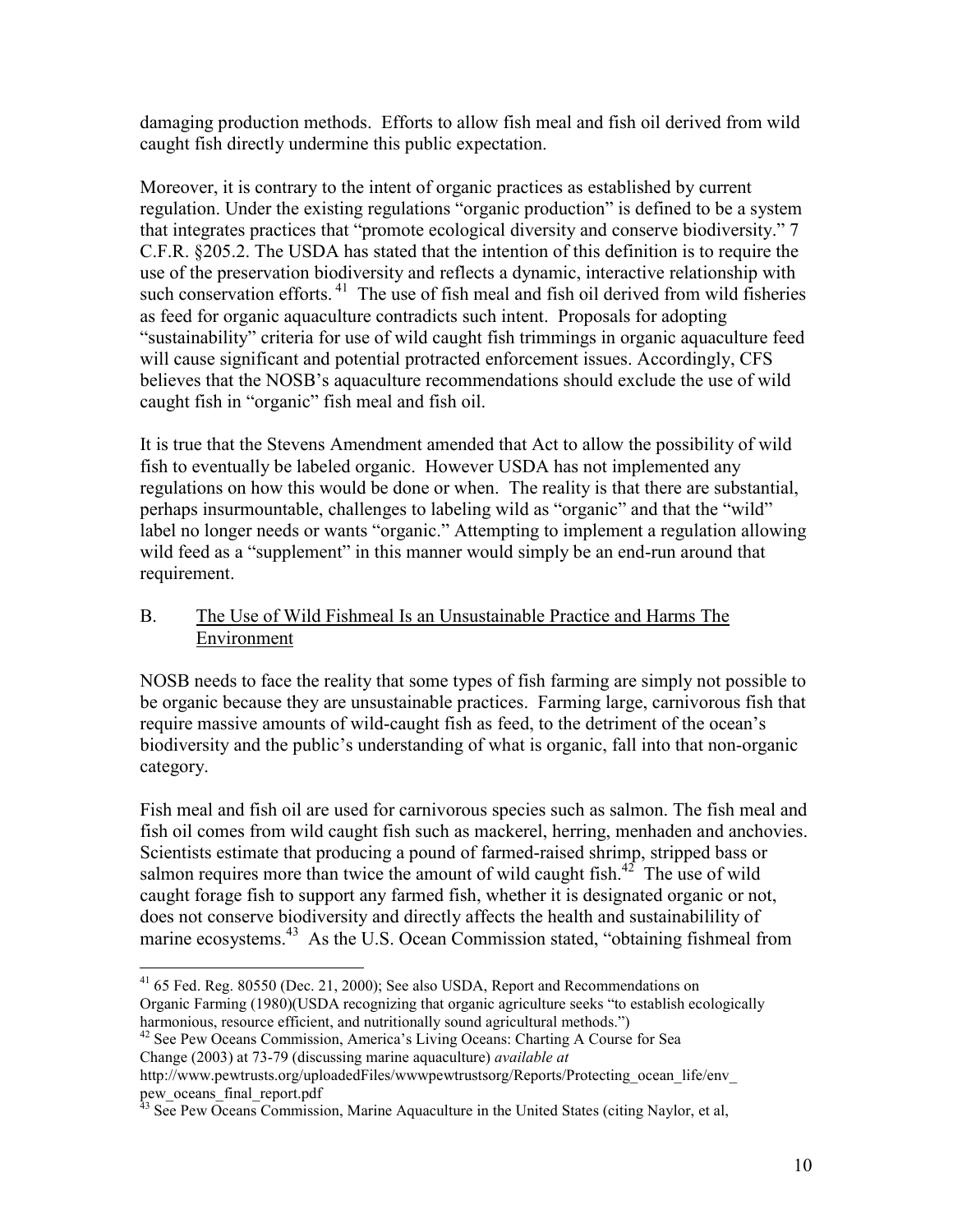traditional wild harvest practices may increase the pressure on fisheries that are fully exploited."<sup>44</sup> Protecting forage species is a key starting point for the ecosystem management of fisheries including protection of biodiversity. Forage fish play a significant role for ocean predators and form the fundamental base of the food web for aquatic and non-aquatic predators. These fish are an important food source for much other ocean life, including striped bass, bluefish, whales, sea birds and seals. A number of studies suggest that depletions in forage fisheries harm the availability of food for numerous predators from wild stripped bass to migratory seabirds.<sup>45</sup> Allowing organic systems to support the depletion of wild forage fish for use as fish meal will continue to harm ecosystems and negatively affect biodiversity in contravention of the existing regulations. While the 25% of a feed ration limitation may alter this equation, fish meal's use will still support an industrial-style system that supports large catches of forage fish for use as fish meal. The use of large quantities of wild caught forage fish to support any farmed fish, whether it is called organic or not, does not conserve biodiversity and directly affects the health and sustainability of marine ecosystems.<sup>46</sup>

A regulatory standard that allows organic systems to support the depletion of wild forage fish for use as fish meal and fish oil will harm ecosystems and negatively affect biodiversity in contravention of the existing organic regulations. Aquaculture already consumes 40% of the world's fishmeal, up from 10 % two decades ago, and is set to outstrip the world's fishmeal supply by  $2050<sup>47</sup>$  Meanwhile aquaculture feed already consumes over half the world's fish oil and is expected to outstrip the supply by 2015.<sup>48</sup> Even attempts to limit what types of fisheries may be use to derive "organic" wild caught fish meal are not likely to live up to the mandates to "promote ecological diversity and conserve biodiversity" found at  $7 \text{ C.F.R. }$  \$205.2.<sup>49</sup> For example, the use of currently "under exploited" fisheries as wild caught sources may still lead to significant impacts on biodiversity.<sup>50</sup>

-

Effect of Aquaculture on World Fish Supplies, NATURE 405:1017-1024 (2000)) <sup>44</sup> U.S. Commission on Ocean Policy, An Ocean Blueprint for the 21st Century (2004) Commission, at 331, available at

http://www.oceancommission.gov/documents/full\_color\_rpt/welcome.html

<sup>&</sup>lt;sup>45</sup> See National Coalition for Marine Conservation, Taking the Bait - Are America's Fisheries Out-Competing Predators for Their Prey? (August 2006)(highlighting a number of studies examining the effects of diminished forage fish availability on various predators).

<sup>&</sup>lt;sup>46</sup> See Pew Oceans Commission, Marine Aquaculture in the United States (citing Naylor, et al., Effect of Aquaculture on World Fish Supplies, Nature 405:1017-1024 (2000))

<sup>47</sup>Halweil, *Farming Fish for the Future*, WorldWatch Report 176, Worldwatch Institute, at 20 (2008).  $48 \underline{\text{Id}}$ .

 $49$  The USDA has stated that the intention of this definition is to require the use of the preservation biodiversity and reflects a dynamic, interactive relationship with such conservation efforts. 65 Fed. Reg. 80550 (Dec. 21, 2000); See also USDA, Report and Recommendations on Organic Farming (1980)(USDA recognizing that organic agriculture seeks "to establish ecologically harmonious, resource efficient, and nutritionally sound agricultural methods.").

 $50$  See e.g. BirdLife International, "Hold the anchovies - Magellanic Penguins need them,"

<sup>(</sup>Aug. 1, 2007)(describing how a paper in Science reveals that attempts to develop an "under exploited" anchovy fisheries for fish meal lacks oversight for addressing impacts on wildlife)

available at http://www.birdlife.org/news/news/2007/01/anchovy\_overfishing.htm; see also

World Birdwatch, "Peru's marine life losing out to fishfarms" (Sept. 2006)(describing decrease in bird and mammals populations because of exploitation of the Peruvian anchovy fishery) available at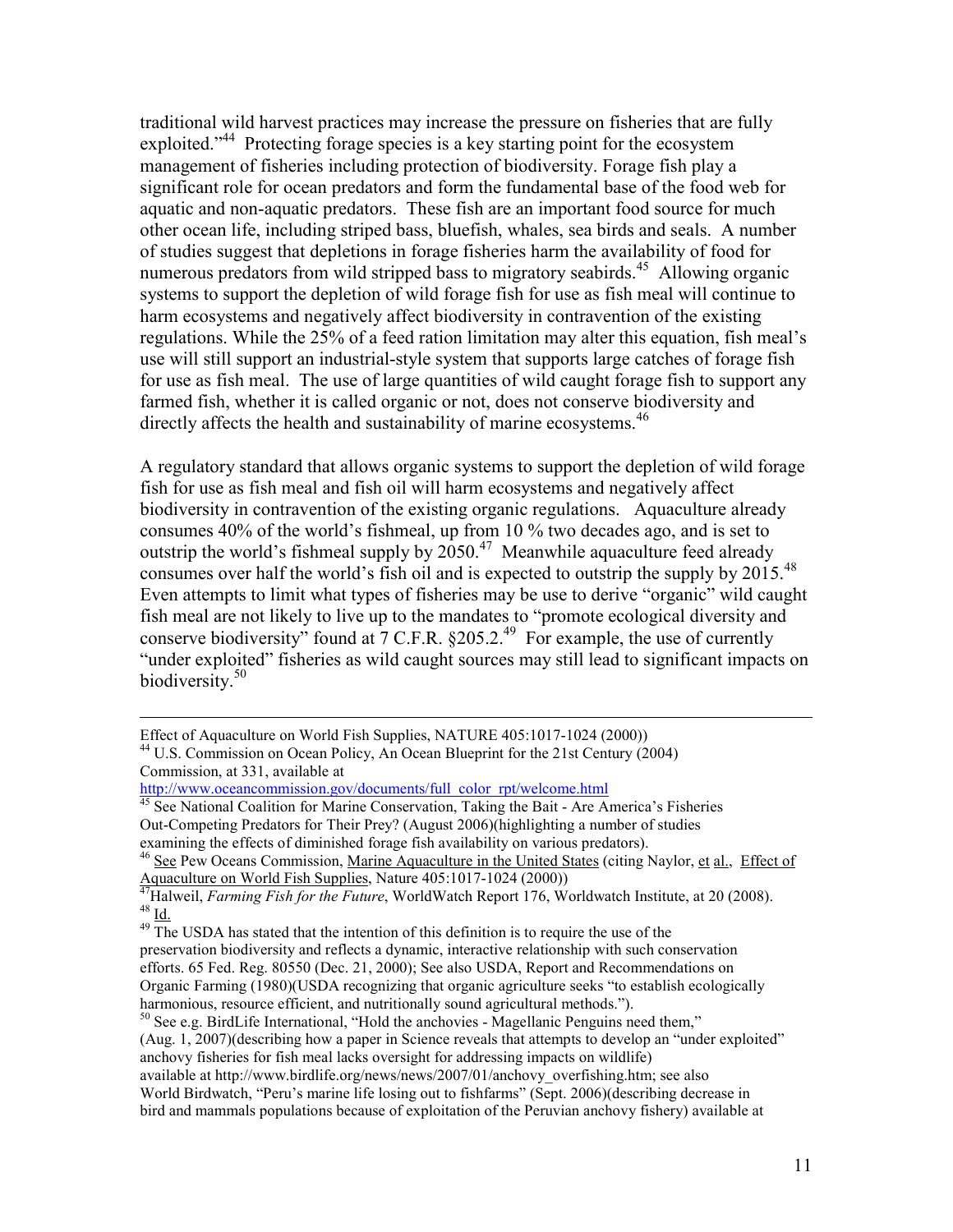As indicated in the New Jersey Department of Agriculture polling, nearly 60% of consumers will purchase organic seafood with the understanding that the organic seafood product is better for the environment. Underlying this expectation is an understanding that organic systems are designed to avoid ecologically damaging production methods. The allowance of fish meal directly undermines this consumer expectation. Moreover, it is contrary to the intent of organic practices as established by current regulation. Under the existing regulations "organic production" is defined to be a system that integrates practices that "promote ecological diversity and conserve biodiversity."<sup>51</sup> The use of fish meal as feed for organic aquaculture contradicts such intent.

#### C. Contaminants From Fish Meal

The fish meal issue is also directly intertwined with consumers' significant expectation on the level of contaminants in organic seafood.<sup>52</sup> Farmed salmon has been documented to have a much higher concentration of environmental contaminants than wild salmon. $^{53}$ Among these environmental contaminants are PCBs, polychlorinated biphenyls once used as lubricants and coolants but banned in the 1970's due to their extreme toxicity. Although these chemicals have been banned for many years, they are long-living pollutants that cycle through the ecosystem and still persist in the environment today. Scientists also believe that PCBs are carried in the air from other countries where the chemicals are still being used.<sup>54</sup> In 2000, a technical review body of the European Commission found that fish meal in Europe was the animal feed that was most heavily contaminate with PCBs and dioxins.<sup>55</sup> A small study done in Canada examined the concentrations of environmental contaminants in farmed salmon and found that the levels of contaminants, such as PCBs and dioxins, were three to six times the levels recommended by the World Health Organization.<sup>56</sup> A sampling done in Scotland found

<u>.</u>

http://www.pewtrusts.com/pdf/salmon\_study.pdf.

(7) Chemosphere 1053 (Feb. 2002)), *available at*

http://www.seaweb.org/resources/sac/pdf/WhatPriceFarmedFish\_low.pdf.

http://www.birdlife.org/news/news/2007/01/peru\_wbw.pdf

 $51$  7 C.F.R. § 205.2. The USDA has stated that the intention of this definition is to require the use of the preservation biodiversity and reflects a dynamic, interactive relationship with such conservation efforts. 65 Fed. Reg. 80550 (Dec. 21, 2000); See also USDA, Report and Recommendations on Organic Farming (1980)(USDA recognizing that organic agriculture seeks "to establish ecologically harmonious, resource efficient, and nutritionally sound agricultural methods.")

 $52$  See Center for Food Safety, The Catch With Seafood: Human Health Impacts of Drugs & Chemicals Used by the Aquaculture Industry (2005) *available at*

http://www.centerforfoodsafety.org/thecatchwithseafoodaquaculturereport.cfm

<sup>&</sup>lt;sup>53</sup> Ronald A. Hites et al., Global Assessment of Organic Contaminants in Farmed Salmon, 303 SCIENCE 226 (Jan. 9, 2004) [hereinafter "Hites, et al."], *available at*

<sup>&</sup>lt;sup>54</sup> Robert McClure & Lisa Stiffler, Sound's Salmon Carry High PCB Levels but State Says Health Benefits of Eating the Fish Outweigh Risks, Seattle Post-Intelligencer, Jan. 15, 2004.

<sup>&</sup>lt;sup>55</sup> European Commission, Opinion of the Scientific Committee on Animal Nutrition on Dioxin Contamination of Feedingstuffs and Their Contribution to the Contamination of Food of Animal Origin (2000), *available at* http://ec.europa.eu/food/fs/sc/scan/out55\_en.pdf

<sup>&</sup>lt;sup>56</sup> Michael Weber, What Price Farmed Fish, 28, SeaWeb, (2003) (citing M.D.L. Easton et al., Preliminary Examination of Contaminant Loadings in Farmed Salmon, Wild Salmon and Commercial Salmon Feed, 46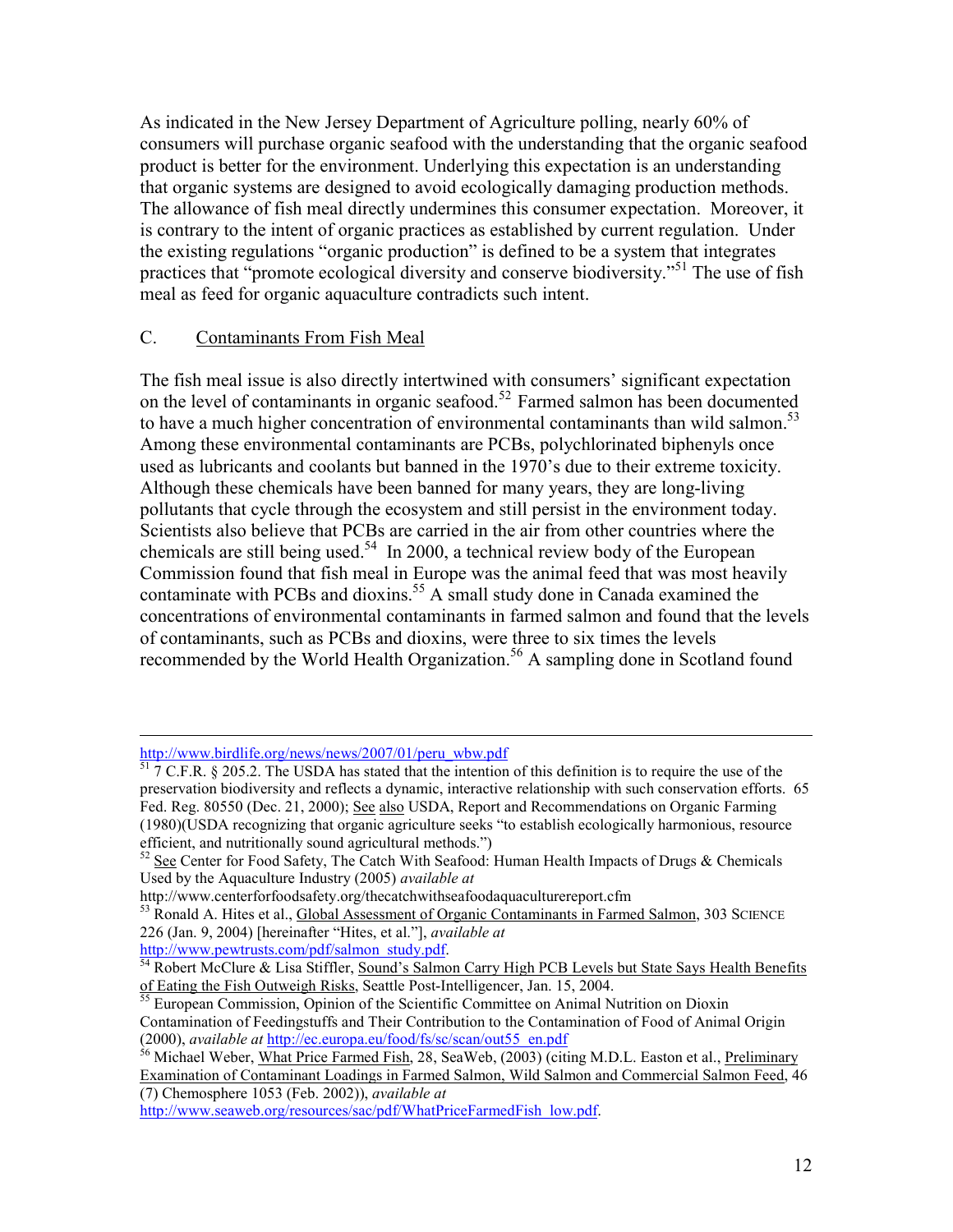"surprisingly high" levels of PCBs, and United Kingdom samplings found levels of DDT and chlordane in nearly all samples of farmed salmon.<sup>57</sup>

In the largest study ever to compare pollutants found in wild and farmed salmon, Ronald Hites sampled and analyzed over two metric tons of farmed and wild salmon from around the world.<sup>58</sup> The study found that farm-raised salmon contained significantly higher concentrations of environmental contaminants than those found in wild-caught salmon.<sup>59</sup> The study also reported that farmed salmon obtained from Europe contained higher concentrations of contaminants than those farmed in North and South America.<sup>60</sup> In May 2005, the authors of this study issued a new study finding that to achieve a cancer risk "in the middle of the U.S. EPA's acceptable risk range consumption of farmed salmon must be effectively eliminated."<sup>61</sup>

Farmed fish contain much higher levels of environmental contaminants than do wild fish because they are fed a diet that is high in fish oils and fish meal that is primarily obtained from small pelagic fish. Small pelagic fish in polluted waters accumulate these chemicals in their fat. Fish that are higher on the food chain, such as salmon, consume these contaminated fish and accumulate the chemicals in their fat.<sup>62</sup> Fewer chemicals accumulate in wild salmon because their diet contains less of the contaminated fats and because they get more exercise, reducing their own fat levels. $63$ 

There are significant human health risks in consuming toxic environmental contaminants such as these. Environmental contaminants such as PCBs and dioxins are "considered among the most toxic of man-made chemicals and are thought to cause cancer, disrupt the endocrine system, cause developmental and reproductive problems, and other health problems."<sup>64</sup> The Hites study used health guidelines set by EPA to assess the health risks of environmental contaminants. EPA sets health guidance levels for PCBs in wild-caught fish, and FDA sets the limits for commercially-sold fish.<sup>65</sup> The Hites study found that the contaminant levels did not exceed FDA's limits but far exceeded EPA's levels. Hites' study relied upon EPA's standards, finding that EPA's approach is "designed to manage health risks by providing risk-based consumption advice regarding contaminated fish," whereas FDA's approaches "are not strictly health-based, do not address the health risks

<sup>&</sup>lt;u>.</u>  $57 \underline{\mathsf{Id}}$ .

 $58 \frac{\text{A}}{\text{Hites}}$ , et al., at 226.

<sup>59</sup> Id. at 227.

 $60$  Id. at 228.

<sup>&</sup>lt;sup>61</sup> J.A. Foran, et al., Risk-Based Consumption Advice For Farmed Atlantic and Wild Pacific Salmon Contained With Dioxins and Dioxin-like Compounds, Envtl. Health Persp. 552-6 (May 2005).  $62 \underline{Id}$ .

<sup>&</sup>lt;sup>63</sup> See Gina Kolata, Farmed Salmon Have More Contaminants Than Wild Ones, Study Finds, NY Times, Jan. 9, 2004; Juliet Eilperin, Farmed Salmon Raise Concerns, Wash. Post, Aug. 11, 2004, at A03.

<sup>&</sup>lt;sup>64</sup> Weber, at 28 (citing J.K. Huwe, Dioxins in Food: A Modern Agricultural Perspective, 50 J. Agric. Food Chem. 1739 (2002)).

<sup>&</sup>lt;sup>65</sup> Environmental Working Group, PCBs in Farmed Salmon (EPA's standards were updated in 1999 based upon the most up to date science whereas FDA has not updated its limits since 1984. The limits set by each agency are dramatically different. EPA's limits are 500 times more protective than the limits set by FDA.), *available at* http://www.ewg.org/reports/farmedPCBs.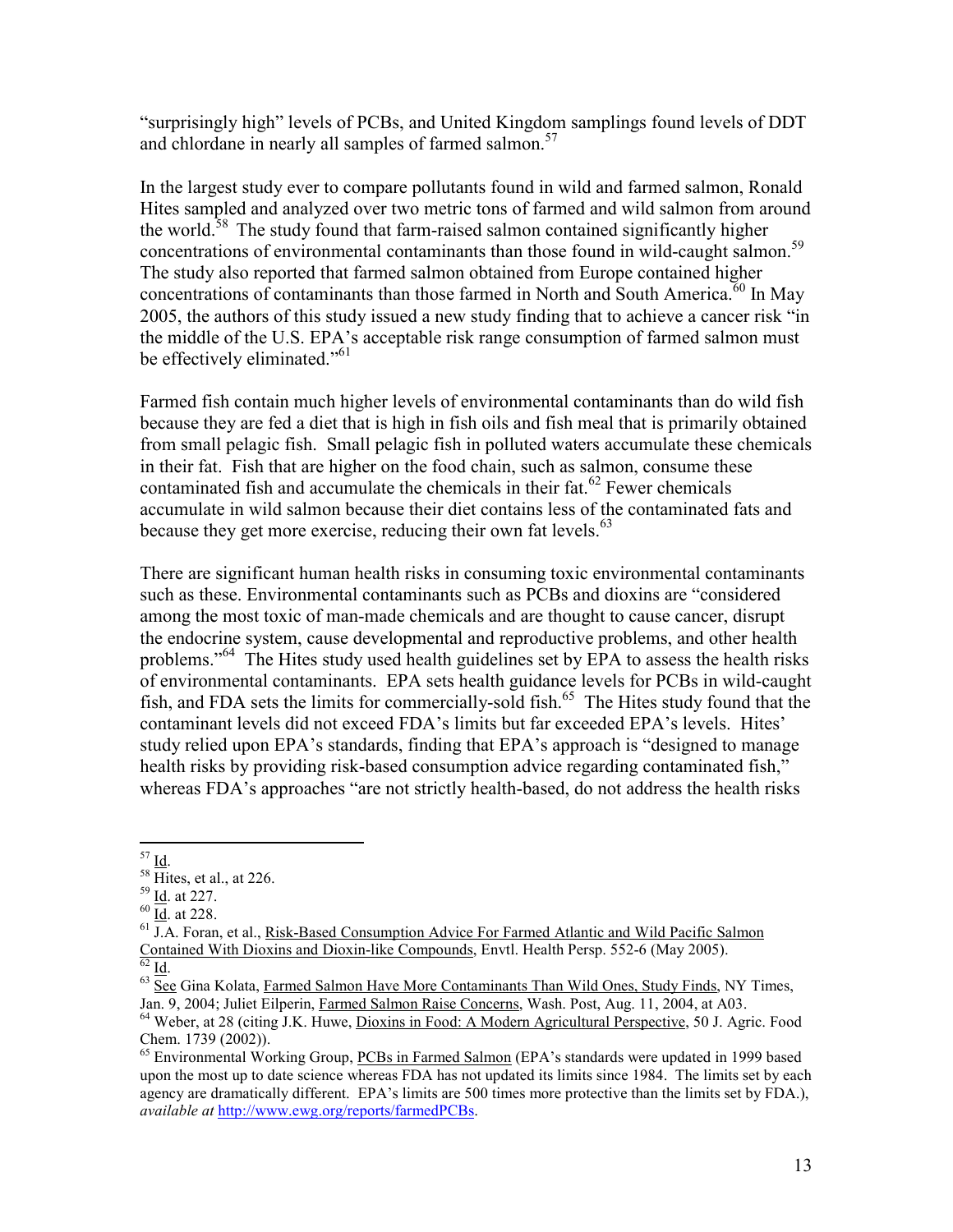of concurrent exposure to more than one contaminant, and do not provide guidance for acceptable levels of toxaphene and dioxins in fish tissue."<sup>66</sup>

The Hites study concluded by finding that the "consumption of farmed salmon may result in exposure to a variety of persistent bioaccumulative contaminants with the potential for an elevation in attendant health risks."<sup>67</sup> This study and others indicate that fish meal usage, especially in salmon aquaculture, is directly linked to an increase in the contaminant levels of the end product. Allowing use of fish meal derived from wild caught fish is in direct conflict with such the public's expectations that there are fewer contaminants in organic fish and, if allowed as proposed here, will mislead the public because these feed sources would not be organic.

The proposed rule acknowledges the dangers these harmful contaminants present, including a provision in § 205.252, Aquatic Livestock Feed, requiring that fish meal and oil used must be "monitored for heavy metal levels and persistent organic pollutants including persistent bioaccumulative toxins (PBTs) and mercury, cadmium, lead, arsenic and tin."<sup>68</sup> However, the same provision requires that such contaminants must only be removed from the organic feeding system *only* "if found to have amounts above regulatory levels in commercially available fish meal and oil …"<sup>69</sup> Thus, the proposed "organic" standard would allow the same level of contaminants in fish meal as those permitted for general commercial, industrial agriculture and fish meal and oil. Stated plainly, there will be *no difference with regard to contaminants between "organic" feed and general commercial feed.*

This provision is a microcosm of the proposed standard's end-oriented direction. Rather than setting a higher bar for organics -- in accordance with the OFPA and Organic Principles – and risk losing the ability to label salmon and other predatory fish as "organic," the proposal merely lowers the "organic" bar to the level of existing commercial standards. Such action is misleading and unlawful.

# D. The Interpretation of Wild Fish Feed as a "Feed Supplement" is Arbitrary, Capricious and Contrary to Law

In order to be certified as organic, the OFPA requires that livestock must be fed "organically produced feed that meets the requirements of this title"<sup>70</sup> and this standard is

http://www.epa.gov/ost/fishadvice/volume2/index.html); Ctr. for Food Safety & Applied Nutrition, Food & Drug Admin., Fish and Fisheries Products Hazards and Controls Guidance, *available at*  http://www.cfsan.fda.gov/~acrobat/haccpc09.pdf.

<sup>-</sup><sup>66</sup> Hites, et al., at 228 (citing EPA, 2 Guidance for Assessing Chemical Contaminant Data for Use in Fish Advisories: Risk Assessment and Fish Consumption Limits (2000), *available at*

 $\overline{67}$  Id. at 229.

<sup>&</sup>lt;sup>68</sup> NOSB Livestock Committee Proposed Organic Aquaculture Standards: Fish Feed and Related Management Issues, Recommendation, § 205.252 Aquatic Livestock Feed (m).

 $69$  Id.

 $70\overline{7}$  U.S.C. §6509 (c)(1).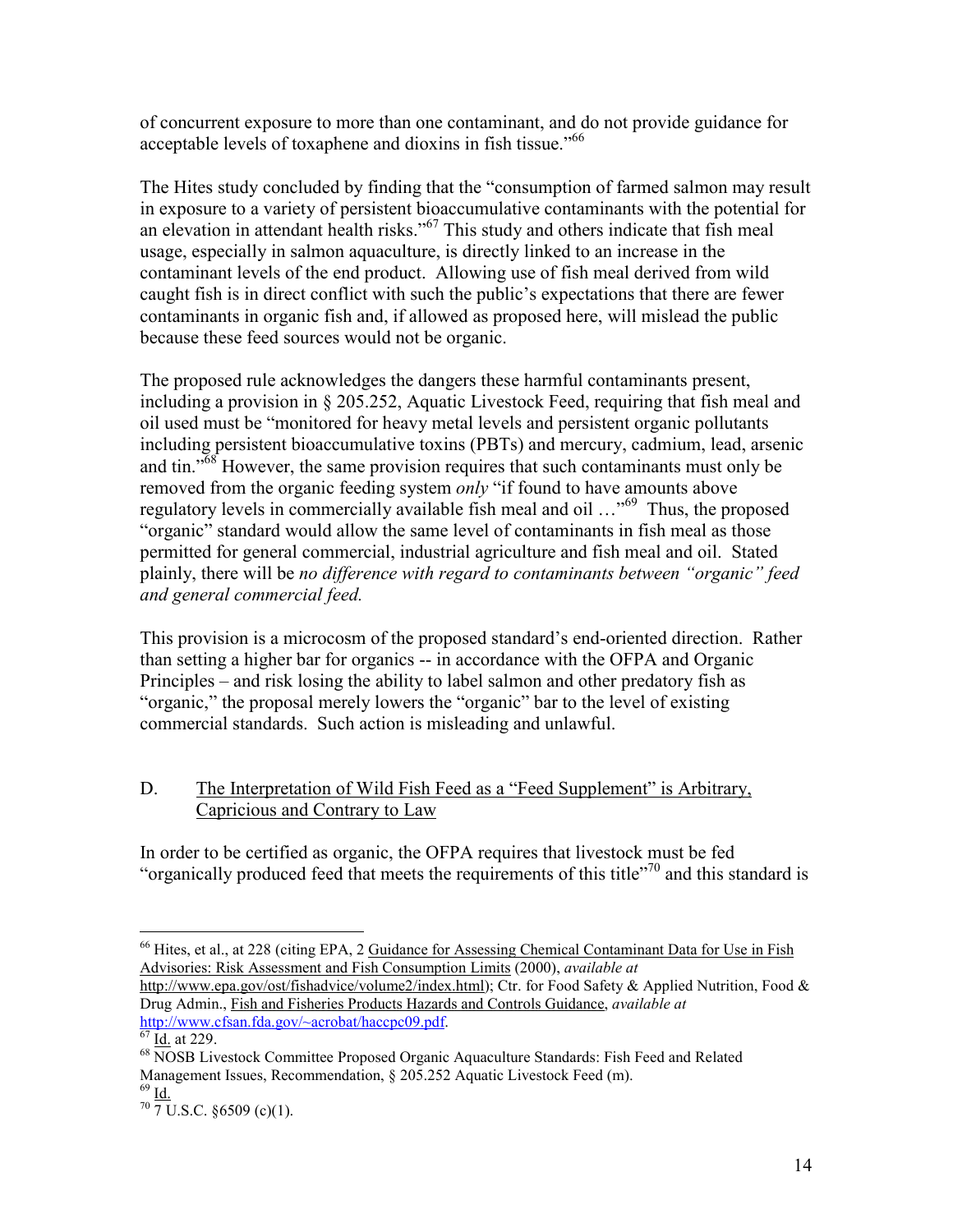also reflected in the current USDA regulations.<sup>71</sup> The Courts have interpreted these provisions to require organic livestock to have a feed ration that is  $100\%$  organic.<sup>72</sup>

Further, aquaculture feed expressly must be organic. The NOSB Livestock Committee's Proposed Regulations: Fish Feed and Related Management Issues – Recommendation, includes "§ 205.252 Aquatic Livestock Feed" which explains in relevant part that:

(e*) Aquaculture feeds must be composed of feed ingredients that are certified organic*, except that non-synthetic substances and synthetic substances allowed by § 205.611 and § 205.612 may be used as feed additives and supplements.<sup>73</sup>

This requirement—that organic products be fed 100% organic feed--of course creates a significant legal obstacle to "organic" fish farming: aquaculture is heavily dependent on wild forage fish for the main source of feed for growing large carnivorous fish and wild is not organic. Despite the Stevens Amendment to the OFPA, USDA has never enacted regulations outlining how wild could be certified as organic. In fact, the practical challenges to permitting wild to be organic would be significant, possibly impossible. Therein is the problem: fish farming for salmon and other predatory fish requires wild fish feed as its most important source of feed and nutrients, but that feed is not organic, so the end product therefore would not be eligible to be organic. While such a standard would be a meaningful organic standard, it would leave only herbivorous fish like catfish and tilapia as likely eligible for a USDA organic label, at least until a cost-effective and sustainable organic source for fishmeal was found. And leaving off the table the potentially lucrative markets for fish such as salmon or tuna.

The Committee's response to this is an attempt to circumvent this organic requirement by defining wild forage fish out of the "feed" requirements: to call the wild fish meal a "supplement" instead of actual feed. There are exceptions to the 100% organic feed ration requirement, namely in the form of allowances for use of non-synthetic and allowable synthetic substances as feed additives and feed supplements.<sup>74</sup>  $\frac{8}{205.252(e)}$ .

Unfortunately for the Committee, fish meal for use in aquaculture does not fall within the supplement or additive exceptions. Any final conclusions to the contrary would be arbitrary and capricious agency action.

<sup>-</sup> $71$  7 C.F.R. §205.237.

<sup>72</sup> See Harvey v. Johanns, 396 F.3d 28, 43, n.7 (1st Cir. 2005).

<sup>&</sup>lt;sup>73</sup> NOSB Livestock Committee's Proposed Regulations: Fish Feed and Related Management Issues, September 28, 2008, Recommendation § 205.252 Aquatic Livestock Feed (e).

 $^{74}$  7 C.F.R. §205.237(a).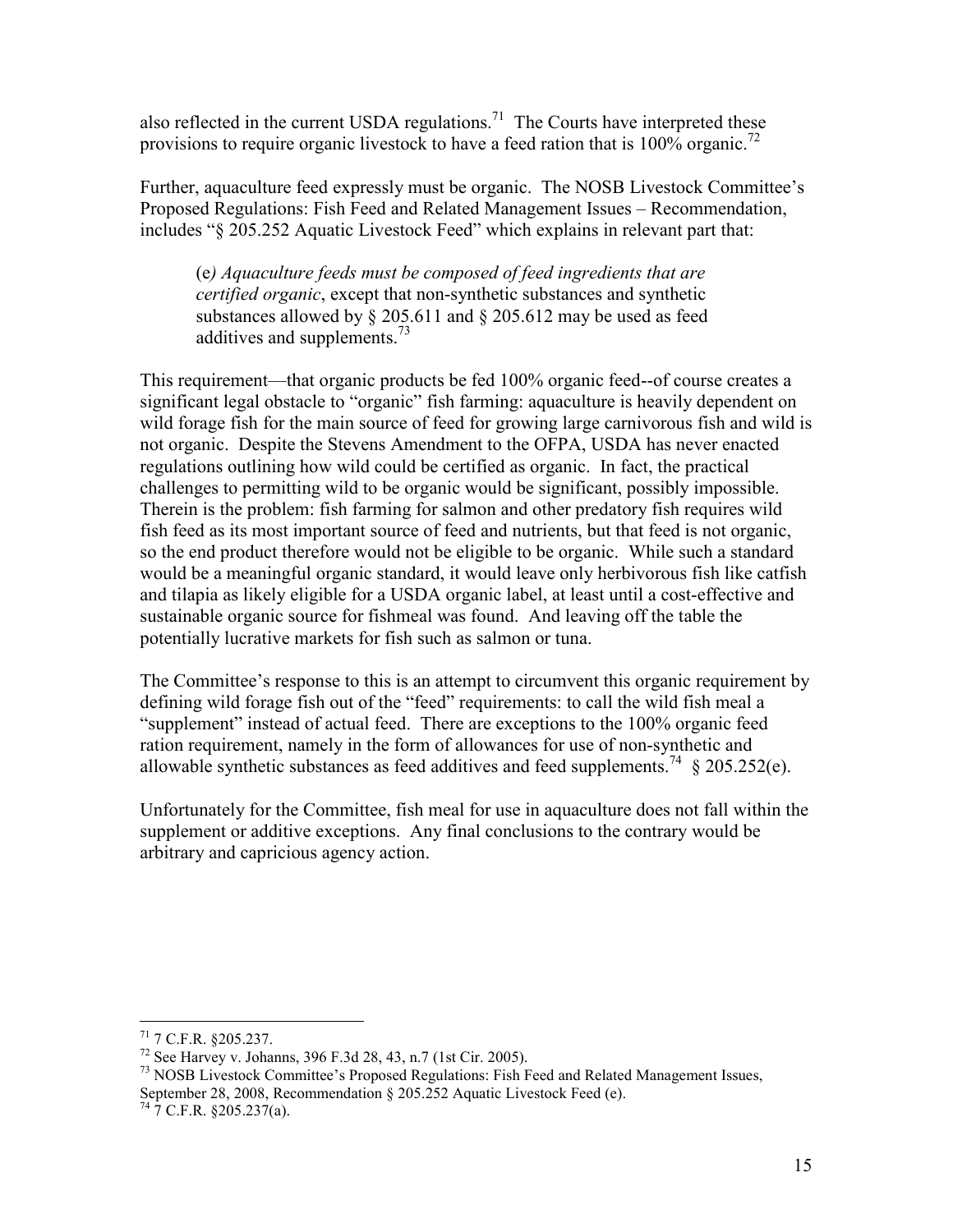### *1. Fish Meal Is Feed and Feed Must be Organic*

First, wild fish fishmeal and fish oil used to feed carnivorous fish, are *feed*. This is made clear by the regulatory definitions of the Act. The definition of "feed" in the OFPA regulations includes all "Edible materials which are consumed by livestock for their nutritional value" and "encompasses *all* agriculture commodities."<sup>75</sup> So feed, which must be 100% organic, includes all "agricultural commodities." "Agricultural products" is in turn defined as

"any agricultural commodity or product, whether raw or processed, *including any commodity or product derived from livestock,* that is marketed in the United States for human or livestock consumption."<sup>76</sup>

So "agricultural commodities" include all commodities "derived from livestock." And "livestock" in turn is defined in the Committee's proposed aquaculture regulations (or the definition amended) to be:

Livestock. Any cattle, sheep, goat, swine, poultry, equine, or *aquatic animals* used for food or in the production of food, fiber, feed or other agricultural-based consumer products; wild or domesticated game; or other non-plant life, except such term shall not include bees for the production of food, fiber, feed, or other agricultural-based consumer products.<sup>77</sup>

The definition adds "aquatic animals" to what is defined as livestock. "Aquatic animals" used "in the production of food, fiber, feed, or other agricultural-based consumer products" includes wild forage fish used for aquaculture feed. Accordingly, wild-caught fishmeal and fish oil, made from wild fish, is "derived from livestock" and therefore an "agricultural commodity," and by definition "feed," because it "encompasses all agricultural commodities." And aquaculture feed must be composed of feed ingredients that are certified organic.

## *2. Feed is Distinct from Feed Supplements and Additives*

Nor can forage fish meal properly be considered both "feed" and a "feed supplement." In the Final Rule's preamble, USDA made clear that it had made changes to the definition to "feed supplement" in order to expressly clarify that they were in fact separate and distinct categories of substances. From the 2000 preamble:

*4) Provisions for Feed Supplements and Feed Additives*. The proposed rule provided that nonagricultural products and synthetic substances included on the National List could be used as feed additives and

 $\overline{a}$ <sup>75</sup> 7 CFR § 205.2

 $76$  7 C.F.R. § 205.2 (emphasis added).

<sup>&</sup>lt;sup>77</sup> NOSB Livestock Committee, Proposed Aquaculture Regulations, Net Pens Recommendation, § 205.2 Terms Defined.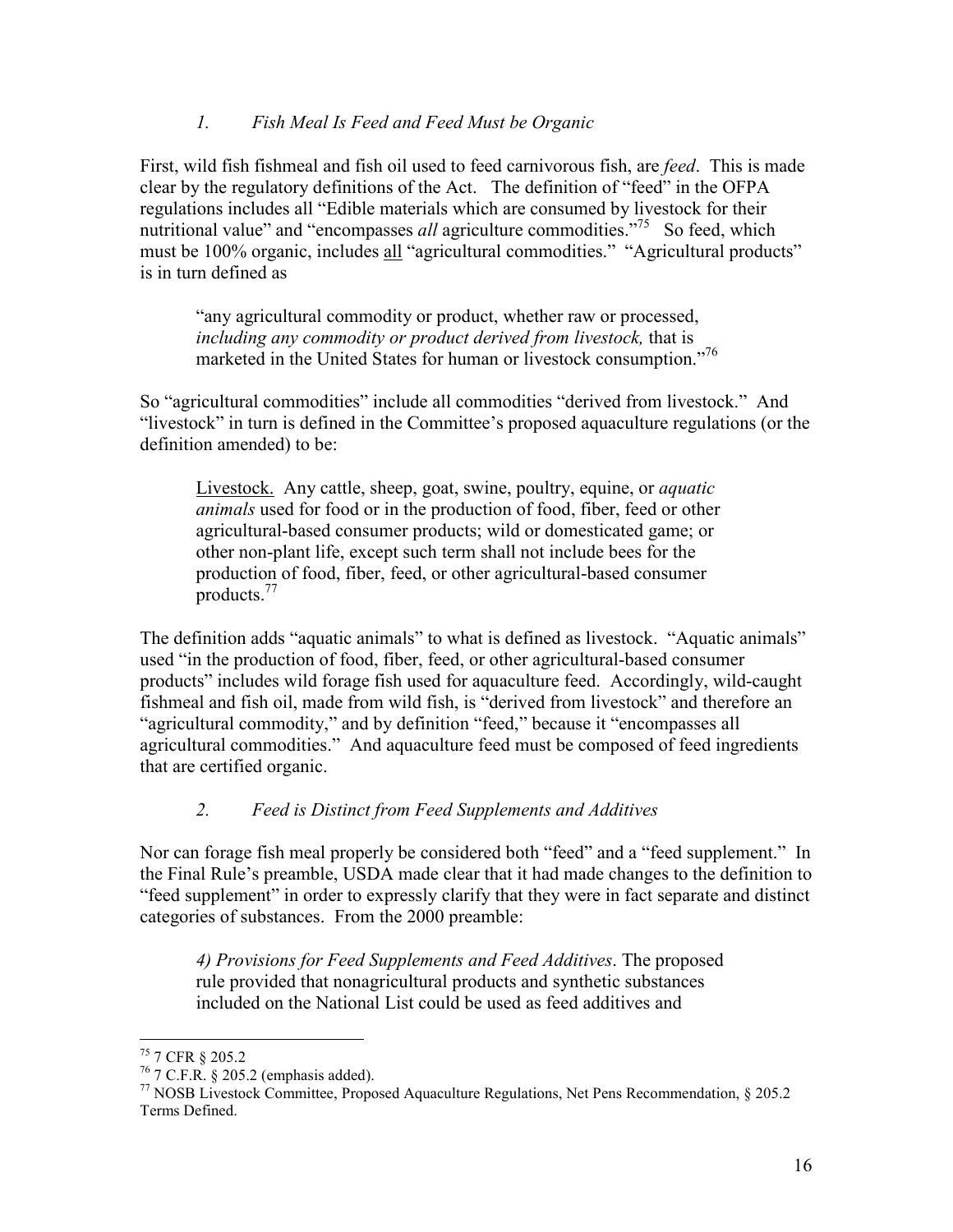supplements. Many commenters stated that allowing nonagricultural products and synthetic substances as feed supplements contradicted the definition for "feed supplement" found in the proposed rule. That definition stipulated that a feed supplement must, itself, be a feed material, and the definition for "feed" in the proposed rule precluded using nonagricultural products and synthetic substances. These commenters requested that either the definition of "feed supplement" be changed to make it consistent with the allowance for nonagricultural products and synthetic substances or else that the term be dropped from the final rule.

We amended the definition in the final rule to state that a feed supplement is "a combination of feed nutrients added to livestock feed to improve the nutritional balance or performance of the total ration." We retained the second component of the proposed definition, which described how a feed supplement could be offered to livestock. We amended the definition of "feed additive" to "a substance added to feed in micro quantities to fulfill a specific nutritional need; i.e., essential nutrients in the form of amino acids, vitamins, and minerals." The definitions for "feed supplement" and "feed additive" in the proposed rule were originally recommended by the NOSB. While our intent in the proposed rule was to codify as fully as possible the recommendations of the NOSB, we agree with commenters that the proposed definitions were incompatible with the overall provisions for livestock feed. **The definitions in the final rule are consistent with the OSB's objective to create clear distinctions between feed, feed supplements, and feed additives while clarifying the role for each within an organic livestock ration.<sup>78</sup>**

It is true that fish meal has been allowed to be used in the production of organic poultry and hogs as a "feed supplement", but that was under the previous definition of "livestock" in which "aquatic animals" such as fish were excluded. This is a crucial distinction because it means that, by changing the definition of "livestock," fish went from a "nonagricultural" product to an "agricultural product," which means fish food is now feed and must be organic.<sup>79</sup> A "nonagricultural substance" is defined as "a substance that is not a product of agriculture, such as a mineral or bacterial culture, and that is used as ingredient in an agricultural product."<sup>80</sup> This used to include fishmeal because fish were expressly excluded from the definition of livestock: "except such term shall not include aquatic animals..."  $81$  No longer – fish are not expressly defined as livestock. And as such they are "agricultural" substances rather than nonagricultural substances, which requires them to be organic if they are used as feed. Again, the Final Rule's preamble:

…

 $\overline{a}$ 

 $78$  65 Fed Reg 80570 (December 21, 2000) (emphasis added).

<sup>&</sup>lt;sup>79</sup> See also NOSB Livestock Committee's Proposed Regulations: Fish Feed and Related Management Issues, September 28, 2008, Recommendation § 205.252 Aquatic Livestock Feed (e) ("Aquaculture feeds must be composed of feed ingredients that are certified organic ….") <sup>80</sup> 7 C.F.R. § 205.2

 $81 \underline{\mathsf{Id}}$ .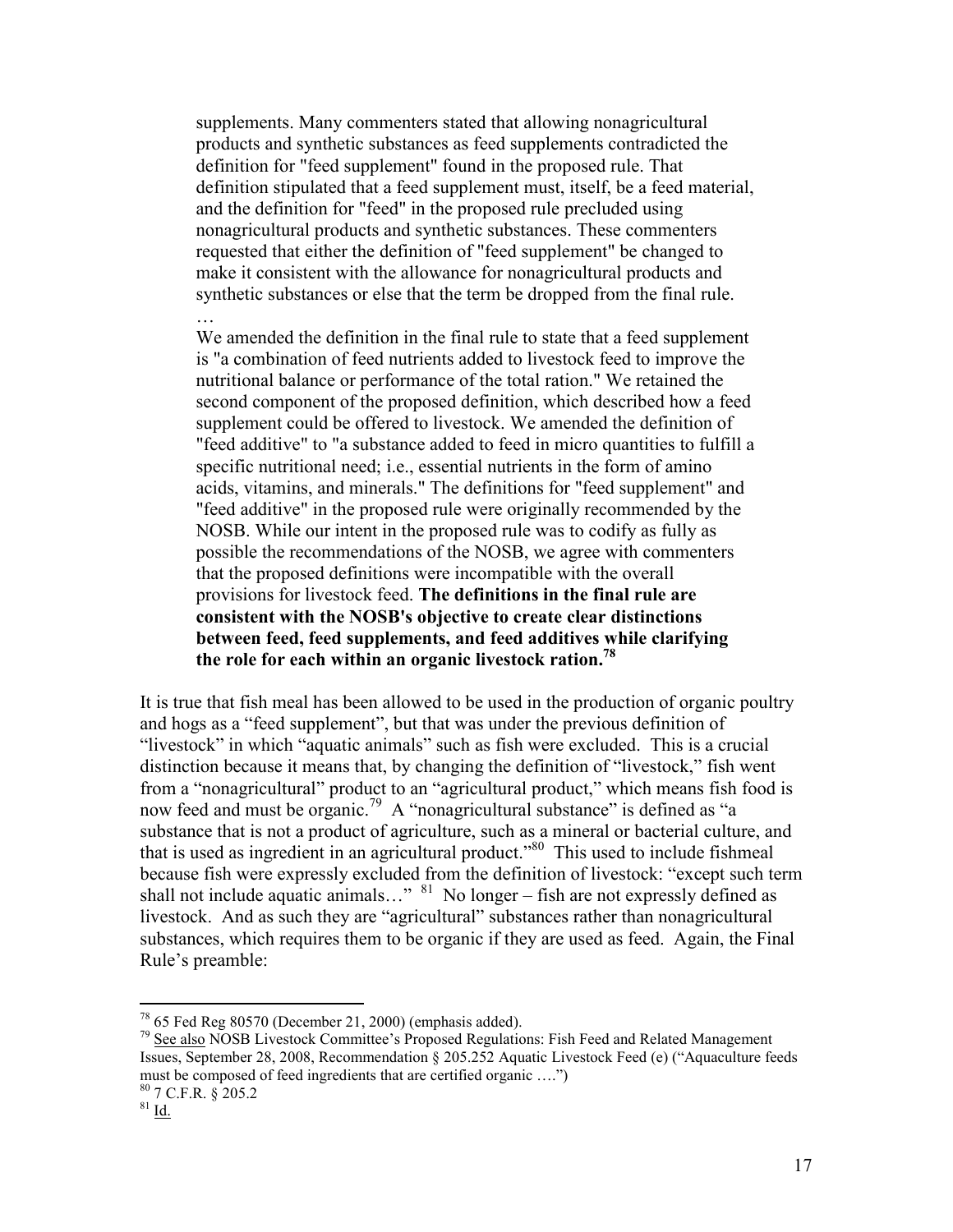### *Livestock Feed*

All agricultural ingredients used in raw and processed livestock feed that is labeled as "100 percent organic" and "organic" must be organically produced and handled in accordance with the requirements of these regulations.

In the definition of "agricultural product," the Act includes product marketed for "livestock consumption." This means that NOP regulations have applicability to livestock feed production.

…

…

The NOP requires that livestock under organic management must only be fed organically produced agricultural ingredients.<sup>82</sup>

# *3. Fish Meal Used to Feed Fish Cannot Be Properly Considered An Additive or Supplement*

First, a feed additive is defined under regulations as "a substance added to feed in *micro* quantities to fulfill a specific nutritional need; i.e. essential nutrients in the form of amino acids, vitamins, and minerals."<sup>83</sup> Clearly, use of fish meal in aquaculture – up to  $25\%$  -cannot be considered added to feed in "micro quantities." Up to a fourth of the total feed cannot be considered "micro."

Nor can wild feed be properly considered a "feed supplement." A feed supplement is defined as "a combination of feed nutrients added to livestock feed to improve the nutrient balance or performance of the total feed ration and intended to be: (1) diluted with other feeds when fed to livestock; (2) offered free choice with other parts of ration if separately available; or  $(3)$  further diluted and mixed to produce a complete feed."<sup>84</sup>

As noted above, "feed" and "feed supplement" are two distinct categories of substances: "The definitions in the final rule are consistent with the NOSB's objective to create *clear distinctions* between feed, feed supplements, and feed additives while clarifying the role for each within an organic livestock ration."<sup>85</sup> And, as explained above, fish is now by definition feed and thus cannot be a feed supplement.

What the proposed regulations are essentially attempting to do is create an exception to the 100% organic feed requirement for aquaculture by calling feed a "supplement." This is similar to what happened in Harvey v. Veneman, when the Secretary attempted through regulation to create an exception to the rule that dairy livestock must be fed organic feed for herds being converted to organic production.<sup>86</sup> Similar to what is being

 $\overline{a}$ 

<sup>&</sup>lt;sup>82</sup> 65 Fed Reg 80577, 80582.

<sup>83</sup> 7 C.F.R. §205.2.

<sup>84</sup> Id.

 $85\overline{65}$  Fed Reg 80570 (December 21, 2000).

<sup>&</sup>lt;sup>86</sup> Harvey v. Johanns, 396 F.3d 28, 43-44 (1<sup>st</sup> Cir. 2005).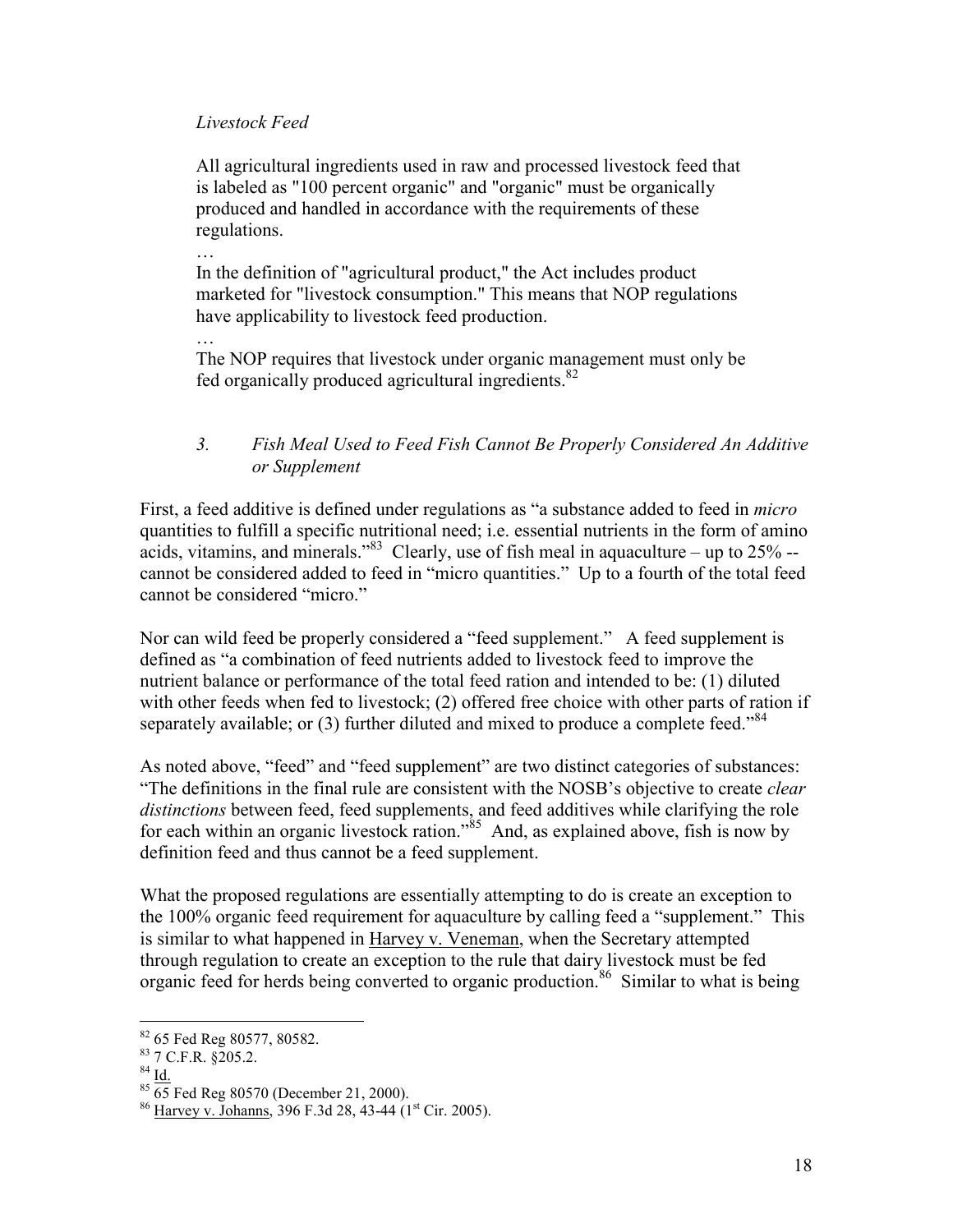proposed here regarding percentages of wild fish "feed supplements" being allowed over different periods of time, the challenge regulation allowed converting herds to be feed non-organic feed of a certain percentage for a set period of time.<sup>87</sup> As the Committee argues here with regard to aquaculture feed, the Secretary defined the "phased conversion process" because the OFPA was silent on the question of dairy herd conversion and the agency thus had the freedom to enact reasonable regulations on the subject.<sup>88</sup> The  $1<sup>st</sup>$ Circuit disagreed, holding that the "Secretary's creation of such an exception to the challenged provision of the Rule is contrary to the plain language of the Act," and struck down the regulation.<sup>89</sup>

Further, when used in aquaculture, fish meal is not a feed *supplement*: it is the main course. Only a tortured reading of the definition "fish meal" would suggest that it is a combination of feed nutrients and that use of up to 25% would be a "supplement" to otherwise organic feed. The Committee notes that in the past fish feed has been used to feed organic hogs and poultry and thus there is no difference in allowing it for aquaculture.<sup>90</sup> Yet there are major differences between these types of uses. First of all, fish feed is only used in much smaller amounts for hogs and poultry. However due to the high cost of fish meal and fish oil, there is almost no fish meal/fish oil included in feed for factory farmed chicken operations in the  $U.S.<sup>91</sup>$  Additionally, in swine operations, fish meal/fish oil is chiefly included only in the diets of young swine and sows, at minuscule levels.<sup>92</sup> The Ontario Ministry of Agriculture, Food and Rural Affairs (OMAFRA) suggest a 5% maximum inclusion rate of fish meal (menhaden) in swine diets at all stages.  $93$  This inclusion rate is based on "palatability, nutrient availability, protein quality, nutrient interrelationship, and the method of processing and feeding."<sup>94</sup> The Fishmeal Information Network  $(FIN)^{95}$  recommends an inclusion rate of no more than 3% in poultry during chick rearing, between 2-5% for broilers and 2% inclusion for layer chickens.<sup>96</sup> All of these percentages are at least five levels of magnitude less than the proposed 25% fish feed allowance in the aquaculture standard.

Further, the fact of the matter is that fish feed is *integral* to the diets of these fish – it is not a mere "supplement" as it might be considered with hogs or poultry; rather is the

*http://www.omafra.gov.on.ca/english/livestock/swine/facts/03-003.htm#inclusion*  $94$  Ibid.

<sup>-</sup> $87 \underline{\mathsf{Id}}$ .

 $88 \overline{\underline{Id.}}$ 

 $89 \overline{1d}$ .

 $\frac{90}{100}$  NOSB, Livestock Committee, Aquaculture Standards, Response to Comments, February 20, 2007 at 33. <sup>91</sup> Dubois, Mike. Sales Manager for Agriproducts, Omega Protein, Inc. *Personal Communication*. Oct. 22, 2008

<sup>92</sup> Dubois, Mike. Sales Manager for Agriproducts, Omega Protein, Inc. *Personal Communication*. Oct. 22, 2008

<sup>\*</sup> Omega Protein, Inc. is the largest manufacturer of fish meal and fish oil in the US.

<sup>&</sup>lt;sup>93</sup> Murphy, Janice. "Comparative Feed Values for Swine," Ontario Ministry of Agriculture, Food and Rural Affairs. Order No. 03-003. January 2003. *available online at* 

<sup>&</sup>lt;sup>95</sup> The Fishmeal Information Network (FIN) is an information resource and a source of contacts for fishmeal, its supply chain and its role in the nutrition of farm livestock.

<sup>96</sup> Fishmeal Information Network. "Feeding fishmeal and oil to farmed land animals," 2002. *available online at* www.fin.org.uk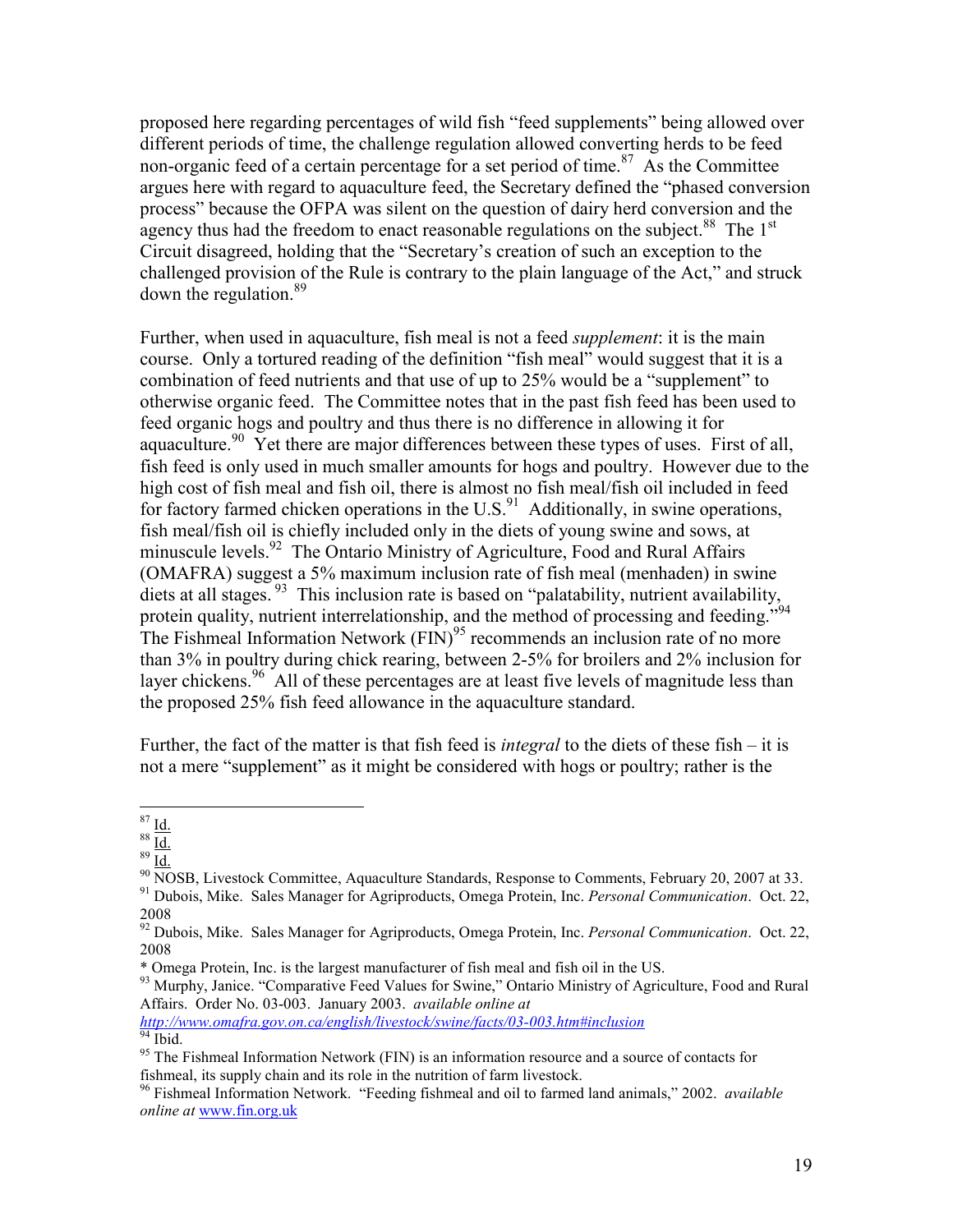principle source of crucial nutrients. For these fish, without the fishmeal and oil, *you don't have a meal, period*. There would be nothing to "supplement." The Committee recognizes as much: in an earlier response the Committee argued that this feed was necessary because to deny it to the farmed fish would deny them "*certain nutrients essential* for growth and health."<sup>97</sup>

But that admission proves the point. These nutrients are the *key* to the fish's diet, not a "supplement" in any logical meaning of the word. "*Compared to other terrestrial animal and plant proteins, fishmeal is unique* in that it is not only an excellent source of high quality animal protein and essential amino acids, but is also a good source of digestible energy, essential minerals and vitamins, and lipids, including the essential polyunsaturated fatty acids."<sup>98</sup> This "dependency" on fishmeal and fish oil is "primarily due to their more exacting dietary requirements for high quality protein, essential fatty acids and trace minerals."<sup>99</sup>

### E. The Committee Wrongly Starts from the Assumption That There Must Be USDA Organic Salmon and Carnivorous Fish

The Committee's view that this standard should pass muster because these nutrients cannot be gained from "plant-derived feed ingredients alone"<sup>100</sup> is completely wrongheaded. That admission should be enough to show the Board that these types of fish simply cannot be made in adhering to organic principles and should be excluded from the aquaculture standard, at least until an organic source of these nutrients can be found and used in a manner in line with the organic standard.

The Committee also previously stated that "to only allow organic certification of low trophic level species would greatly limit organic aquaculture under USDA standards."<sup>101</sup> This cannot possibly be an adequate basis upon which to allow certification! Of course the standard would be limited – but it would also be *meaningful*. USDA does not and should not certify every type of animal meat just because not doing so would leave out that animal from potential certification. The Committee also says that "organic certification would be allowable under other less rigorous foreign standards."<sup>102</sup> This too misses the point. The United States once was, and should be, the world's leader in environmental standards rather than the laggard it has become. We should set the highest bar for such standards, not lower our own standards just because others have. Having a world-class, truly-organic aquaculture standard would actually set USDA's standard apart from others and make it much more meaningful.

-

http://www.westcoastaquatic.ca/Aquaculture feed environment.pdf (emphasis added)

 $102 \underline{\overline{Id}}$ .

<sup>&</sup>lt;sup>97</sup> Id. at 34.

<sup>98</sup> Tacon, Albert, G.J. *State of Information on Salmon Aquaculture Feed and the Environment*, Aquatic Farms, Ltd. September 2005., at 6, available online at

 $\frac{39}{99}$  <u>Id.</u> at 7.  $100 \frac{1}{\text{Id}}$ .

 $\frac{1}{101}$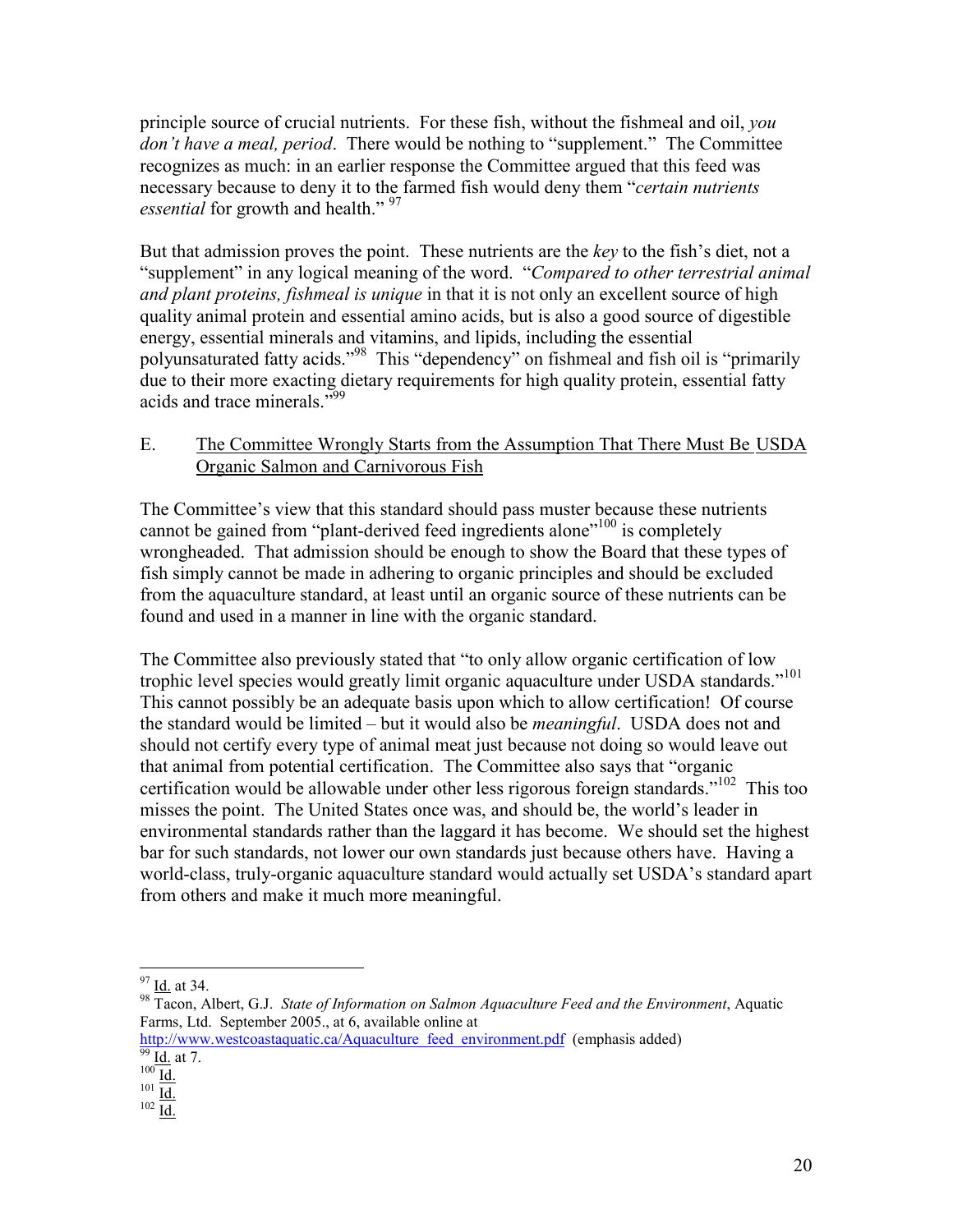In 2003 carnivorous finfish species consumed 52.8% and 81.9% of the total fishmeal and fish oil used in compound aquafeeds, with farmed salmon alone consuming 13.9% and 51% of total fishmeal and fish oil used within aquafeeds, respectively.<sup>103</sup> Clearly, if these activities are to be "sustainable" in the long-run they must reduce their dependence on these finite commodities. By certifying this harmful practice as "organic," the proposed standard would further exacerbate this problem, in contravention of organic principles. The standards should instead create incentives to find sustainable solutions to these problems by prohibiting such practices to be certified organic pending further research into other feed sources.

In sum, the fish meal used in the feed ration of an organic fish must be obtained from organic sources. No such source for organic fish meal exists at this time. Further, nonorganic fish meal derived from wild caught forage fish meets neither the status of feed additive nor feed supplement under existing USDA regulations. Simply put, a 75% organic feed ration is not a 100% organic feed ration as required under the OFPA and the implementing regulations.

F. The Requirement that Wild Fish Feed Only Come From "Sustainably-Sourced" Forage Fisheries Does Not Mitigate the Environmental Damage Or Make the Proposed Rule Lawful

In attempting to mitigate the ecological impacts associated with proposed fish meal use, the proposed rule is that wild fish feed only be used that come from fisheries that have not been classified as "at risk."<sup>104</sup> The proposed rule lists various descriptors that cannot have been used in the classification in order for the forage fishery to be used to feed organic fish, including "depleted", "overfished", and includes a catch-all of "and any other comparable classification."<sup>105</sup>

The proposed measures would also not serve the objective of preventing ecological harm to fisheries for several reasons. First, CFS believes such a process is unworkable – that it would be extremely difficult, if not impossible, as a practical matter, to verify absent an extraordinary new traceability system for fish meal manufacturers. There is a complete absence of agreed standards and criteria for assessing the sustainability of these fisheries. According to some estimates, the National Marine Fisheries Service does not know whether 70% of all of the nation's fish stocks are overfished or not.<sup>106</sup> Moreover, at

 $\overline{a}$ <sup>103</sup> Tacon, Albert, G.J. *State of Information on Salmon Aquaculture Feed and the Environment*, Aquatic Farms, Ltd. September 2005., at 55, available online at

http://www.westcoastaquatic.ca/Aquaculture feed environment.pdf (emphasis added)  $^{104}$  § 205.252(1).

 $^{105}$  Id.

<sup>&</sup>lt;sup>106</sup> See e.g. Marine Fisheries Conservation Network, ShellGame: How the Federal Government is Hiding the Mismanagement of Our Nation's Fisheries (2006), *available at* 

http://www.conservefish.org/site/pubs/network\_reports/shellgame\_lowres.pdf.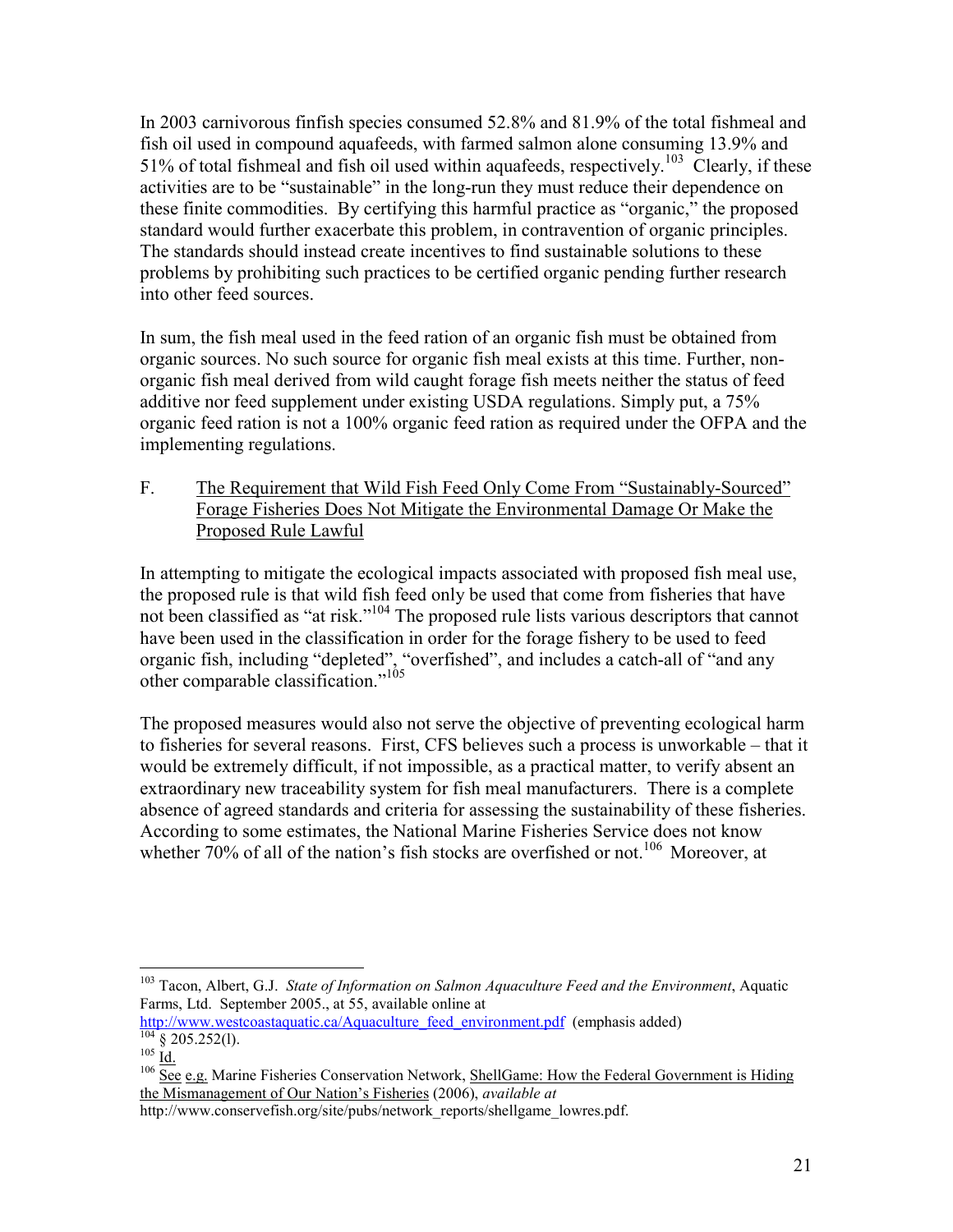present 81.8% and 55% of total reported global fishmeal and fish oil production, respectively, is not reported down to a single species level.<sup>107</sup>

Second, the existing domestic fisheries management system does not adequately account for the health of forage fisheries and is widely recognized as being inadequate. Further, the single-stock management approaches used in such designations has been criticized for its failure to sufficiently consider and protect greater ecosystem management of fisheries.<sup>108</sup> Little or no consideration is given within any sustainability criteria used toward the consideration of wider ecosystem implications such as trophic interactions, habitat destruction, and potential social, economic, and environmental risks. Concerns have also been raised considering the long-term sustainability and ethics of using potentially food-grade fishery resources for animal feeding rather than for direct human consumption.

Beyond the U.S., reliance on fisheries management designations to protect against the ecological impacts cause by forage fisheries depletion would be even less satisfactory. Many countries lack mechanisms to oversee fisheries or do so in ways that are much more flawed than the severely critiqued U.S. system. Moreover, fisheries in international waters lack any such authority to designate the status of the fishery as overburdened.

Nor would requiring a "sustainably-sourced" wild fish feed label remedy this failing. The public would still be led to believe that USDA approves of this practice and deems it "organic" through the imprimatur of the organic seal. Since "sustainably-sourced" is an unenforceable and undefined standard, the label would be misleading.

In sum, CFS believes that the use of wild-caught fish meal is an inherently unsustainable practice that does not have a place in organic production systems. Final regulations on organic fish production should prohibit such a practice. A prohibition on the use of wild caught fish meal will also serve to stimulate development of an organic system that produces non-carnivorous fish. To avert the looming feed crisis and take pressure off wild stocks, aquaculture needs to wean itself from fish-based feed. And NOSB's organic standard should be a leader in this regard rather than kowtow to the industry's efforts to market "organic" carnivorous fish. Supportive government policies mandate aquaculture in more-efficient and environmentally friendly species such as carp, catfish, and shellfish.

## *Conclusion*

-

The ability to adhere to the process of organic production should drive what products are available to consumers and the desire to market a certain product as "organic" should not compel a contortion or dilution of the existing standards. One of the most basic steps in changing our approach to fish farming is changing our mindset towards it. In a world

<sup>107</sup> Tacon, Albert, G.J. *State of Information on Salmon Aquaculture Feed and the Environment*, Aquatic Farms, Ltd. September 2005., at 35, available online at

http://www.westcoastaquatic.ca/Aquaculture feed environment.pdf (emphasis added)

<sup>&</sup>lt;sup>108</sup> See e.g. Taking the Bait (discussing flaws and failures in current fisheries management approaches as they relate to forage fish).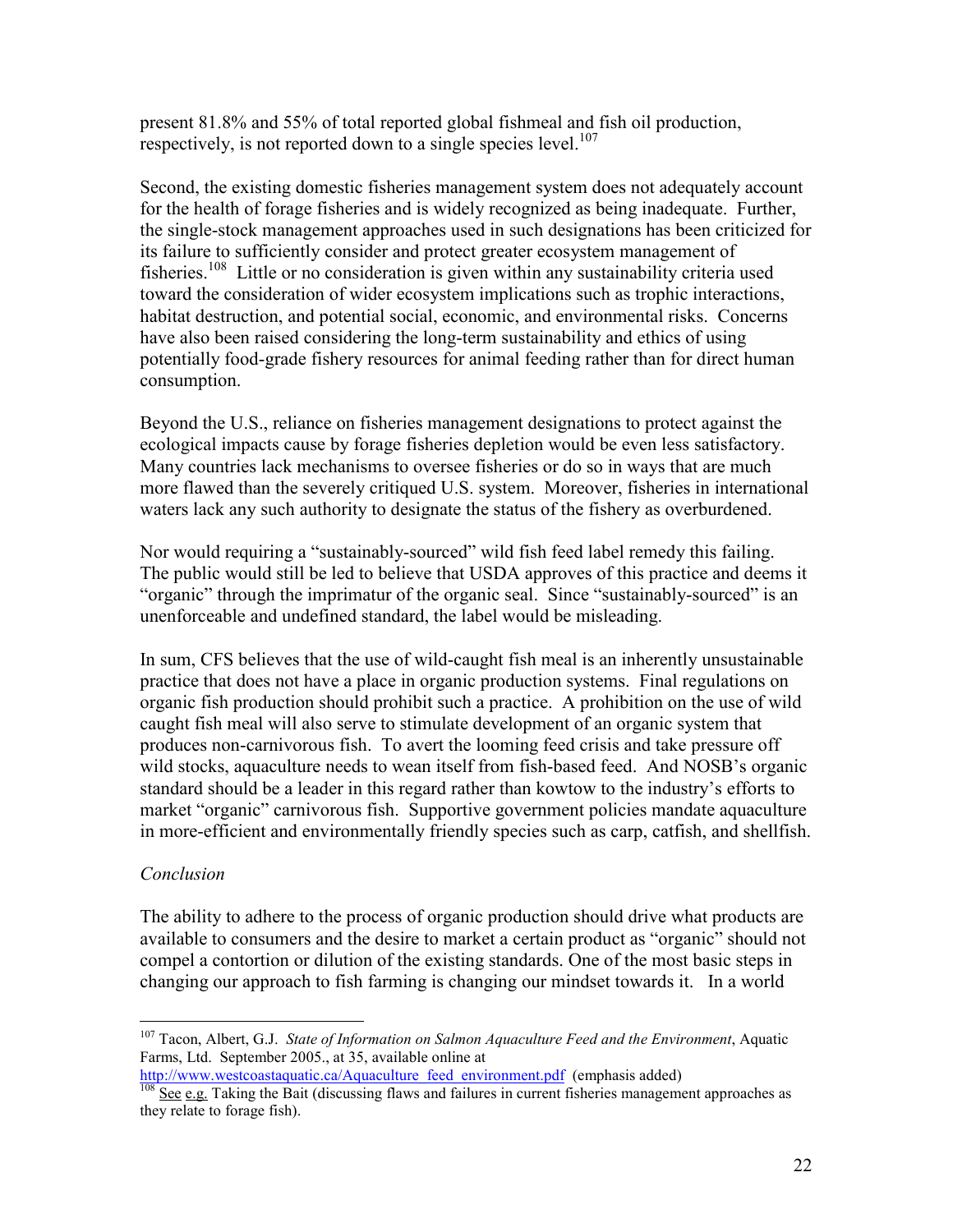that depends increasingly on farmed seafood but that faces impending fish feed shortages, this shift means favoring species that are lower on the food chain, including seaweeds, shell-fish, and herbivorous fish instead of farming large predatory fish. Just as the wild caught fisherman utilized the marketplace without organic labels to gain a premium and reputation for quality, aquaculturists can use their purported environmental gains to develop markets through other eco-labels.

But there's big money to be made in salmon farming—all the more if your fish sell for the premiums that official USDA organic certification confers. So the people in charge of drawing up organic aquaculture standards seem hell-bent on drafting regulations that conform to the current state of salmon farming, rather than insisting that salmon farmers conform to what most consumers would consider reasonable organic requirements.

Just because "fish" is included in the definition of livestock does not mean that every form of fish farming should be organic, just as every form of cattle or poultry farming is not organic. Industrial farm animal production operations, like CAFOs (confined animal feeding operations), offer insight into the inherent inability of some farming methods to be considered organic. CAFOs are large animal production operations in which hundreds or thousands of cows, pigs or chickens are kept in extremely close quarters and are fed a grain-based diet rather than grazing or feeding in pastures.<sup>109</sup> These confined conditions require operational practices that have many environmental and health consequences, both to the public and the livestock. Cattle have been found to develop internal abscesses as a result of a grain-based diet, which is an unnatural diet for ruminants.<sup>110</sup> Natural animal behavior and movement is restricted due to the large number of animals squeezed into cages, which leads to stress and increased susceptibility to disease.<sup>111</sup> To avoid and treat disease, animals in CAFOs must be administered large quantities of antibiotics.<sup>112</sup> Livestock may also be physically altered to counter aggressive behavior that may cause injury to other animals. For example, hogs' tails are "docked" to avoid tail-biting and chickens' beaks and nails are clipped to avoid extreme pecking and scratching.<sup>113</sup> It becomes apparent that, in order for a CAFO to be "productive", animals are not allowed to exhibit their natural behavioral or physical characteristics. The farming method is inherently un-organic.

NOSB has to face the fact that for some types of aquaculture, the answer is simply no that is, when it comes to certain species, organic standards just won't work. CFS calls on the Board to reject these new standards on fish feeds and open water net pens and limit its recommendation of what is organic to those aquaculture activities that can truly adhere to organic principles and standards.

<u>.</u>

<sup>&</sup>lt;sup>109</sup> Gurian-Sherman, Doug. Union of Concerned Scientists Publication. "CAFOs Uncovered: The Untold Costs of Confined Animal Feeding Operations." April, 2008.

<sup>110</sup> Pew Commission on Industrial Farm Animal Production Report. "Putting Meat on the Table: Industrial Farm Animal Production in America". P. 33

<sup>&</sup>lt;sup>111</sup> Pew Commission on Industrial Farm Animal Production Report. "Putting Meat on the Table: Industrial Farm Animal Production in America".

<sup>112</sup> Gurian-Sherman, p. 13.

<sup>&</sup>lt;sup>113</sup> Pew Commission on Industrial Farm Animal Production Report. "Putting Meat on the Table: Industrial Farm Animal Production in America". P. 33